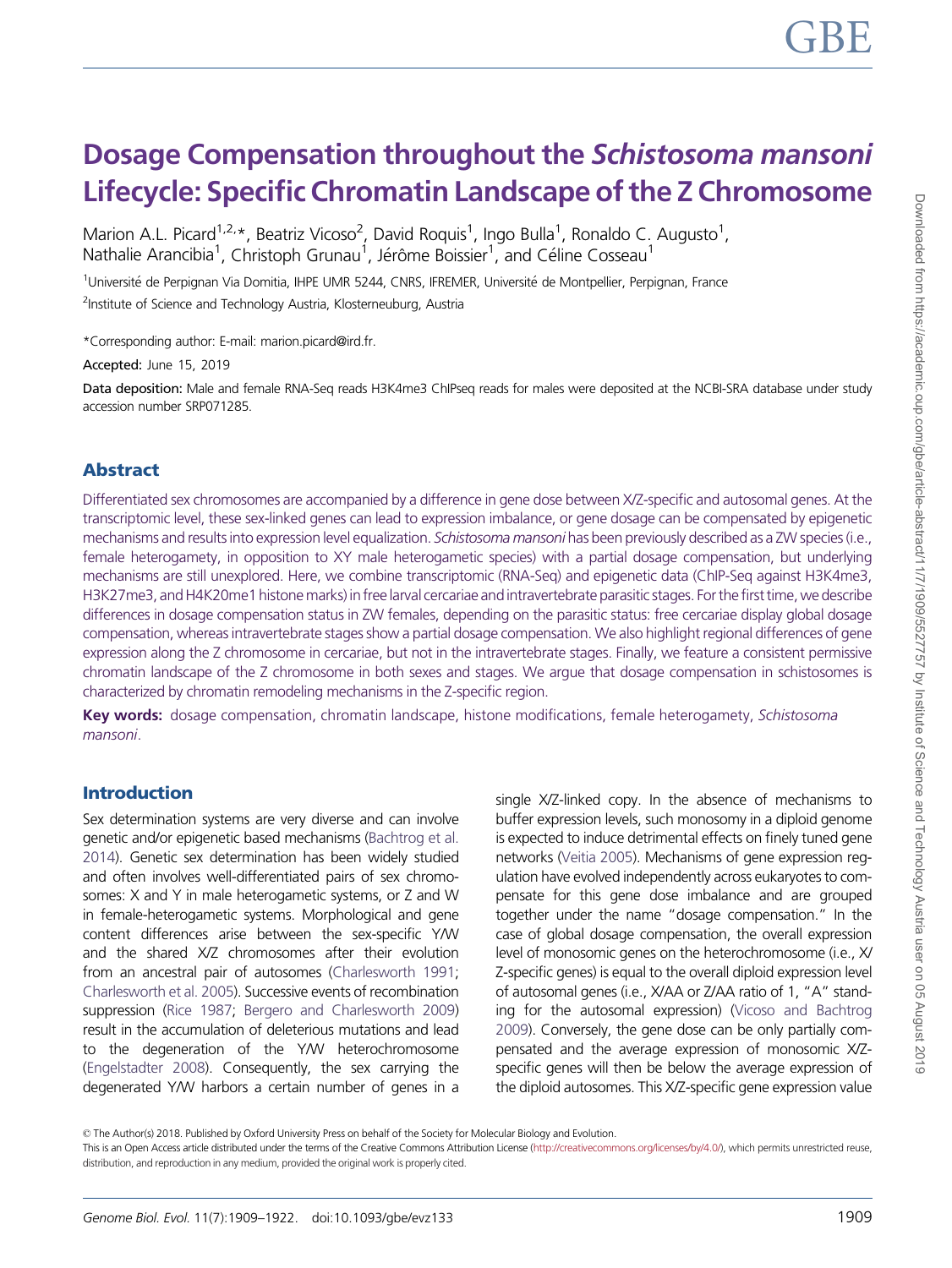is typically not equal to half the dose of autosomal genes, as would be expected in the total absence of compensation, but instead reaches 60–80% of autosomal expression (i.e., X/AA or Z/AA ratio of 0.6–0.8). This is thought to reflect a combination of general buffering mechanisms [\(Stenberg et al.](#page-12-0) [2009](#page-12-0)) and/or the individual upregulation of dosage-sensitive sex-linked genes, that is, a "gene-by-gene" mechanism of compensation [\(Mank 2009\)](#page-12-0). Global dosage compensation was initially thought to be not only 1) the rule but also 2) the preserve of XY systems. Both considerations are actually controversial, and many studies have challenged this canonical view. First, global compensation is not an absolute rule among XY species: initially, "chromosome-wide" compensation was described in both vertebrate and invertebrate XY model species, as well as a variety of non-model organisms (e.g., Caenorhabditis elegans: [Lau and Csankovszki 2015;](#page-12-0) Drosophila: [Georgiev et al. 2011](#page-11-0); Pea aphid: [Jaqui](#page-11-0)é[ry et al.](#page-11-0) [2013](#page-11-0); Hemipteran: [Pal and Vicoso 2015](#page-12-0); Mammals: [Nguyen](#page-12-0) [and Disteche 2006](#page-12-0); Livebearer fishes: [Darolti et al. 2019;](#page-11-0) and other vertebrates, reviewed in [Graves 2016](#page-11-0)). Thereafter, the multiplicity of studies carried in a broad range of species actually highlighted a lack of global dosage compensation in vertebrates as well as in invertebrate [\(Xiong et al. 2010;](#page-13-0) [Mank 2013](#page-12-0); [Hurst et al. 2015](#page-11-0); [Gu and Walters 2017](#page-11-0) for review). Instead other strategies were observed, such as a geneby-gene mechanism with an increase of only some X-linked genes [\(Lin et al. 2012](#page-12-0); [Pessia et al. 2012;](#page-12-0) [Albritton et al. 2014](#page-11-0)), the decreased expression of autosomal genes [\(Julien et al.](#page-11-0) [2012](#page-11-0)), or duplication-translocation of X-linked genes to autosomes ([Hurst et al. 2015](#page-11-0)). Second, global compensation is not the preserve of XY systems: recent studies have shown that non-model ZW species also display total equalization of expression between Z-specific genes and autosomes (Lepidoptera: [Walters and Hardcastle 2011](#page-13-0); [Kiuchi et al.](#page-11-0) [2014](#page-11-0); [Gu and Walters 2017](#page-11-0); [Huylmans et al. 2017](#page-11-0); Artemia franciscana crustacean species: [Huylmans et al. 2019](#page-11-0)). This is in contradiction to earlier studies in which only partial compensation was documented in many ZW female heterochromatic clades: birds [\(Itoh et al. 2007;](#page-11-0) [Naurin et al. 2011](#page-12-0); [Wolf](#page-13-0) [and Bryk 2011;](#page-13-0) [Uebbing et al. 2015\)](#page-12-0), arthropods [\(Harrison](#page-11-0) [et al. 2012](#page-11-0); [Mahajan and Bachtrog 2015](#page-12-0)), snakes [\(Vicoso](#page-12-0) [et al. 2013](#page-12-0)), flatfish Cynoglossus semilaevis [\(Chen et al.](#page-11-0) [2014\)](#page-11-0), and metazoan parasites of the genus Schistosoma [\(Vicoso and Bachtrog 2011;](#page-12-0) [Picard et al. 2018](#page-12-0)).

Schistosomes are blood flukes responsible for schistosomiasis, an infectious disease affecting more than 230 million people worldwide ([Colley et al. 2014,](#page-11-0) for review). The model species Schistosoma mansoni has a complex life cycle, characterized by 1) clonal multiplication in a freshwater snail of the Biomphalaria genus, the intermediate host and 2) sexual reproduction in a definitive vertebrate host (i.e., a primate or rodent species). The parasite's eggs are released in freshwater via the feces. Free-living larvae (miracidia) hatch out and infect the mollusk intermediate host, transforming into sporocysts.

Sporocyst clonal multiplication inside the mollusk ultimately leads to thousands of infective cercariae, which are in turn released into fresh water. Definitive host penetration occurs through the epidermis and is followed by drastic morphological and physiological transformations: 1) within 2 hours, the free-living larvae become obligatory endoparasitic schistosomula; 2) after 2–5 weeks within the definitive host, these schistosomula develop from 150- $\mu$ m juvenile sexually undifferentiated individuals into 1-cm adults. Schistosoma is the only genus displaying separate sexes among flatworms [\(Basch 1990;](#page-11-0) [Combes 1991\)](#page-11-0). Sex is genetically determined, with ZZ males and ZW females ([Grossman et al. 1981](#page-11-0)), but no apparent phenotypic sexual dimorphism exists from the egg to the early stages of schistosomula. Phenotypic differences between males and females (i.e., sexual dimorphism) appear only in late intravertebrate stages [\(Loker and Brant 2006\)](#page-12-0). In addition, male and female worms remain immature (i.e., sexually nonfunctional) until pairing. In particular, mated females undergo extensive morphological changes and develop their reproductive organs [\(Erasmus 1973;](#page-11-0) [Neves et al. 2005](#page-12-0)).

Schistosomes, and particularly S. mansoni, have well-differentiated sex chromosomes: the W chromosome is mostly heterochromatic and carries many repetitive sequences [\(Portela](#page-12-0) [et al. 2010](#page-12-0); [Lepesant et al. 2012;](#page-12-0) [Protasio et al. 2012\)](#page-12-0); 1,067 Z-specific genes have been identified thus far ([Protasio et al.](#page-12-0) [2012;](#page-12-0) [Picard et al. 2018\)](#page-12-0). These Z-specific genes are consistently male-biased in expression, which was initially interpreted as absence of a global mechanism of dosage compensation [\(Vicoso and Bachtrog 2011](#page-12-0)). It was recently suggested that instead schistosomes have partially upregulated their Z chromosome in response to gene loss on the W [\(Picard et al. 2018\)](#page-12-0), but that this upregulation occurred in both sexes (thereby partially balancing dosage in females, but maintaining the male-bias in expression). The conclusions of these studies were limited by several drawbacks. First, only older, vertebrate-infecting, stages were considered. Gene balance is thought to be most crucial in the earlier stages of development because of a higher number of functional interactions [\(Cutter and Ward 2005](#page-11-0); [Davis et al. 2005](#page-11-0); [Artieri et al.](#page-11-0) [2009;](#page-11-0) [Mank and Ellegren 2009\)](#page-12-0), and missing these early stages could lead to an underestimation of the extent to which compensation occurs. Similarly, male-biased expression can be due to genes with male-specific functions, which should largely be absent before the onset of sexual differentiation. Characterizing the sex-bias of Z-specific genes throughout development is therefore crucial to fully understand the dynamics of dosage compensation in this group. Second, fully distinguishing between local and global mechanisms of compensation requires an understanding of the molecular processes at work. In particular, well-studied chromosome-wide mechanisms of dosage compensation are characterized by global and extensive changes in the epigenetic landscape of the affected sex chromosome ([Lucchesi](#page-12-0) [et al. 2005;](#page-12-0) [Lucchesi 2018\)](#page-12-0). For instance, active chromatin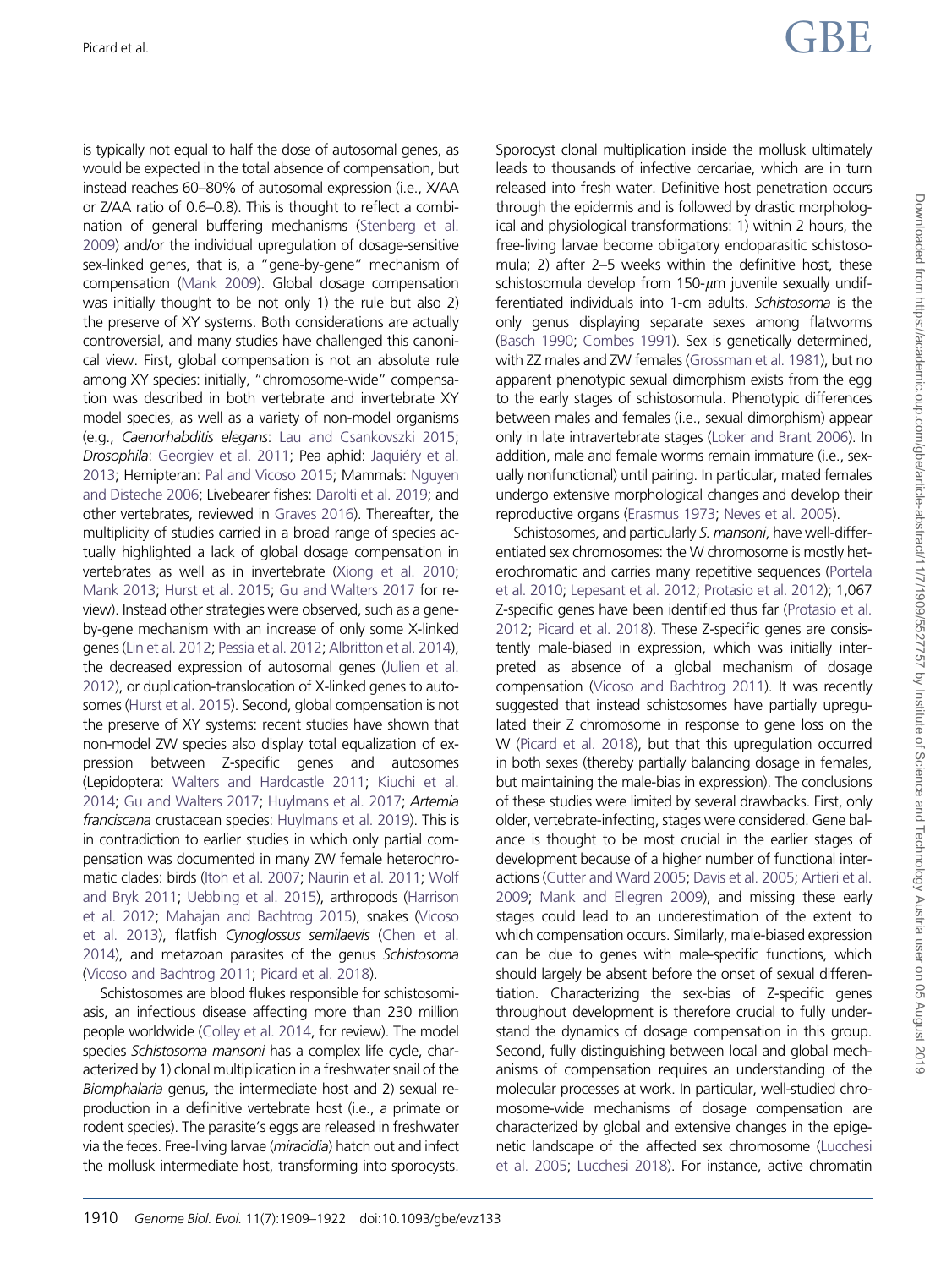marks are strongly enriched on the Drosophila male X, whereas the inactivated mammalian X chromosome of females is characterized by DNA methylation and widespread repressive chromatin marks [\(Lucchesi et al. 2005](#page-12-0); [Brockdorff](#page-11-0) [and Turner 2015](#page-11-0)). On the chicken Z chromosome, a local and female-specific hyperacetylation of the fourth histone (H4K16Ac) has been described [\(Bisoni et al. 2005](#page-11-0)). Apart from this study, the detailed characterization of sex-linked histone chromatin marks is entirely lacking in ZW species, severely limiting our mechanistic understanding of dosage equalization in these groups.

Here, we systematically assess gene expression regulation along the Z chromosome of S. mansoni by combining transcriptomic (RNA-Seq) and epigenomic (ChIP-Seq) data. We focus on three different developmental stages: 1) cercariae (RNA-Seq and ChIP-Seq): these free larvae are the last fully sexually undifferentiated stage before host penetration; 2) schistosomula (RNA-Seq): the schistosomula were at an advanced stage of development but lacked phenotypic dimorphism [\(Picard et al. 2016](#page-12-0)); and 3) immature worms (RNA-Seq and ChIP-Seq): male and female parasite displaying sexual dimorphism, but sexually immature as they were not mated.

## Materials and Methods

## Publicly Available RNA-Seq and ChIP-Seq Reads

This study is mainly based on publicly available data that were previously generated in our laboratory. Transcriptomic data (i.e., total RNA isolation followed by single-read 50 nucleotides Illumina sequencing) for both sexes in cercariae, schistosomula (stage S#2), and immature worms were described in [Picard et al. 2016](#page-12-0) (raw reads are available under accession number SRP071285 on NCBI-SRA database). As for epigenetic data (i.e., chromatin immunoprecipitation, or ChIP, followed by single-read 50 nucleotides Illumina sequencing): H3K27me3 ChIP-Seq was analyzed in [Picard et al. 2016](#page-12-0) (male data available under accession number SRP071285); H3K27me3, H3K4me3, and H3K20me1 ChIP-Seq in females were reported in [Roquis et al. 2016](#page-12-0) and [Roquis et al. 2018](#page-12-0) (all data available on SRP035609). Accession numbers for each studied library are provided in [table 1](#page-3-0).

## Newly Generated H3K4me3 ChIP-Seq Data in Males

Two biological replicates of male cercaria (2 $\times$  10,000 individuals) and immature worms (2 $\times$  20 individuals) were respectively obtained by monoclonal infection of Biomphalaria glabrata followed by unisex infection of Swiss OF1 mice [\(Picard et al. 2016](#page-12-0) for details). Native chromatin immunoprecipitation assay was done according to [Cosseau et al. \(2009\)](#page-11-0) using 4 µl of H3K4me3 antibody (Millipore, cat. number 04-745, lot number NG1680351). Further details are available at [http://methdb.univ-perp.fr/epievo/;](http://methdb.univ-perp.fr/epievo/) Last accessed June 27, 2019. ChIP library construction and sequencing were performed at the sequencing facilities of Montpellier GenomiX (MGX, France). Briefly, TruSeq ChIP sample preparation kit (Illumina Inc., USA) was used according to the manufacturer's recommendations on 30 ng of DNA per condition. DNAs were blunt ended and adenylated on 3' ends. Illumina's indexed adapters were ligated to both ends, and resulting ligated DNA were enriched by polymerase chain reaction (PCR). PCR products were separated by size using electrophoresis and 400 base pairs (bp) fragments were selected. The quantitative analysis of the DNA library was carried on Agilent High Sensitivity chip and qPCR (Applied Biosystems 7500, SYBR Green). Finally, the sequencing was performed on a HiSeq2500 in single-read 50-nt mode.

## RNA-Seq Raw Read Processing

Raw RNA-Seq reads were cleaned using trimmomatic v0.3 [\(Bolger et al. 2014](#page-11-0)), with the following options: SE phred33 ILLUMINACLIP:~/Trimmomatic-0.36/adapters/ TruSeq3-SE.fa:2:30:10 HEADCROP:12 LEADING:3 TRAILING:3 SLIDINGWINDOW:4:15 MINLEN:36. Resulting high quality reads were mapped to the S. mansoni reference genome v5.2 obtained on the WormBase Parasite database (schistosoma\_mansoni.PRJEA36577.WBPS9.genomic.fa, at <https://parasite.wormbase.org/index.html>; Last accessed June 27, 2019) using Tophat2 [\(Trapnell et al. 2009](#page-12-0)), with the following options: –library-type fr-firststrand –microexon-search -i 10 -I 40000 –min-segment-intron 10 –max-segment-intron 40000. Mapped reads were counted using Htseq ([Anders](#page-11-0) [et al. 2015\)](#page-11-0), with the following options: -f bam -s reverse m union –idattr gene\_id (see read counts in [supplementary](https://academic.oup.com/gbe/article-lookup/doi/10.1093/gbe/evz133#supplementary-data) [Data](https://academic.oup.com/gbe/article-lookup/doi/10.1093/gbe/evz133#supplementary-data) 1, [Supplementary Material](https://academic.oup.com/gbe/article-lookup/doi/10.1093/gbe/evz133#supplementary-data) online). Normalized expression values (in Reads Per Kilobase of transcript per Million mapped reads, RPKM) were calculated for all genes and samples ([supplementary Data](https://academic.oup.com/gbe/article-lookup/doi/10.1093/gbe/evz133#supplementary-data) 2, [Supplementary Material](https://academic.oup.com/gbe/article-lookup/doi/10.1093/gbe/evz133#supplementary-data) online).

## Gene Expression Analysis According to Genomic Location

Gene location was based on GTF annotations obtained at WormbaseParasite (schistosoma\_mansoni.PRJEA36577.WB PS9.canonical\_geneset.gtf, [https://parasite.wormbase.org/in](https://parasite.wormbase.org/index.html)[dex.html;](https://parasite.wormbase.org/index.html) Last accessed June 27, 2019). More precisely, genes located on the ZW sex chromosome linkage map were then attributed either to the Z-specific region or to pseudoautosomal regions (PARs) depending on their coordinates (Z-specific windows: Z1: 3,550,000–13,340,000; Z2: 13,860,000– 19,650,000; Z3: 23,230,000–30,820,000, [supplementary](https://academic.oup.com/gbe/article-lookup/doi/10.1093/gbe/evz133#supplementary-data) [Data 3,](https://academic.oup.com/gbe/article-lookup/doi/10.1093/gbe/evz133#supplementary-data) [Supplementary Material](https://academic.oup.com/gbe/article-lookup/doi/10.1093/gbe/evz133#supplementary-data) online) [\(Protasio et al.](#page-12-0) [2012\)](#page-12-0). Normalized expression data combined to gene locations were then implemented into an R script for drawing gene expression patterns [\(supplementary Data 4](https://academic.oup.com/gbe/article-lookup/doi/10.1093/gbe/evz133#supplementary-data), [Supplementary Material](https://academic.oup.com/gbe/article-lookup/doi/10.1093/gbe/evz133#supplementary-data) online). This R script is available as [supplementary Methods 1](https://academic.oup.com/gbe/article-lookup/doi/10.1093/gbe/evz133#supplementary-data), [Supplementary Material](https://academic.oup.com/gbe/article-lookup/doi/10.1093/gbe/evz133#supplementary-data) online.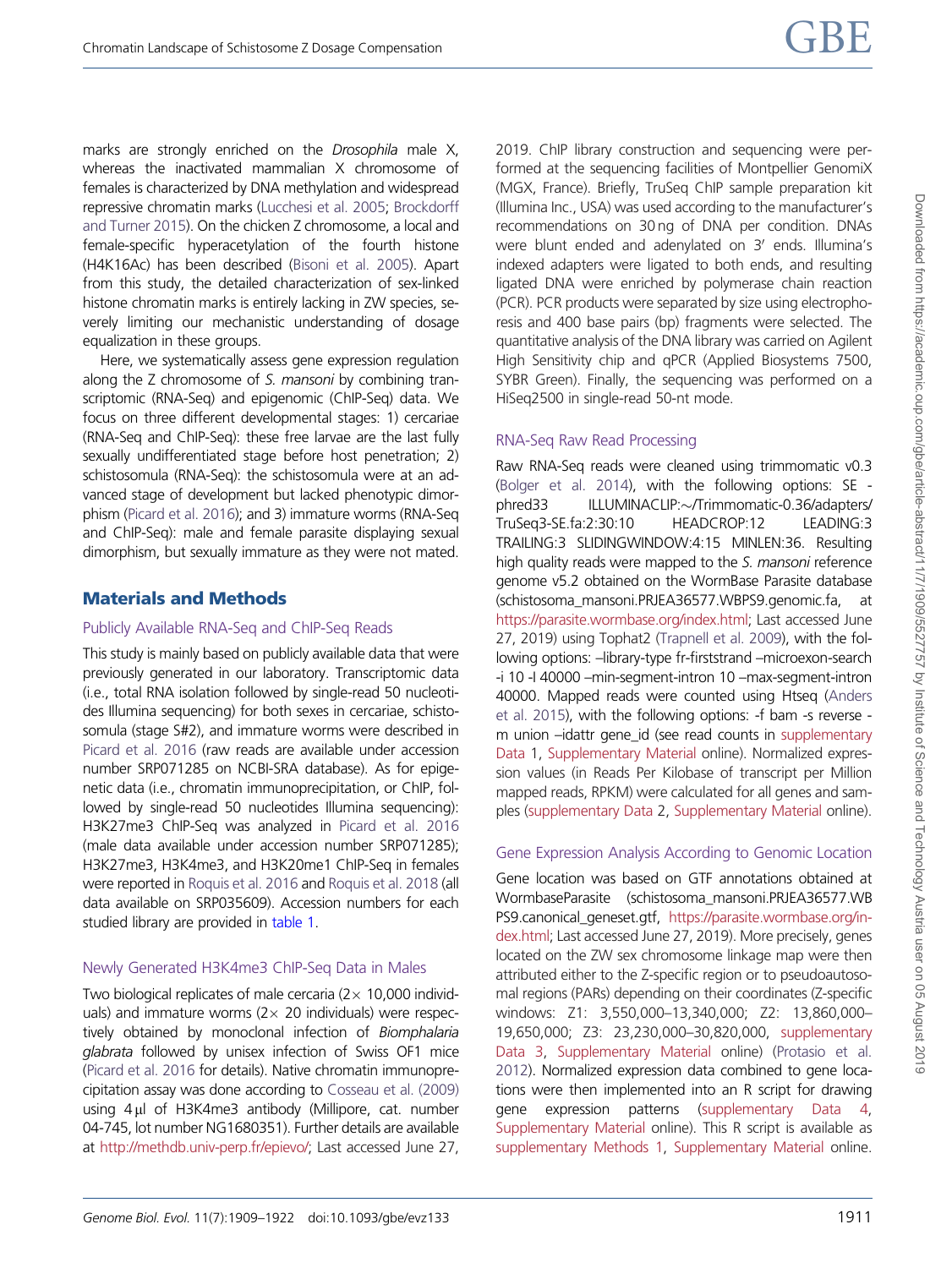#### <span id="page-3-0"></span>Table 1

Publicly Available RNA-Seq and ChIP-Seq Data Used in This Study

| <b>Males</b>   |            | RNA-Seq, SRP071285 |                 |                |            |
|----------------|------------|--------------------|-----------------|----------------|------------|
|                | H3K4me3    | H3K27me3           | <b>H4K20me1</b> | <b>Unbound</b> |            |
| Cercariae      | SRX1631014 | SRX1630978         |                 | SRX1631082     | SRX1623575 |
|                | SRX1630986 | SRX1630768         |                 | SRX1631034     | SRX1619495 |
| Schistosomula  |            |                    |                 |                | SRX1630045 |
|                |            |                    |                 |                | SRX1630044 |
| Immature worms | SRX1631176 | SRX1631108         |                 | SRX1631199     | SRX1630049 |
|                | SRX1631160 | SRX1631129         |                 | SRX1631198     | SRX1630048 |
| <b>Females</b> |            | RNA-Seq, SRP071285 |                 |                |            |
|                | H3K4me3    | H3K27me3           | <b>H4K20me1</b> | <b>Unbound</b> |            |
| Cercariae      | SRX1592114 | SRX1592113         | SRX1592115      | SRX1592116     | SRX1630050 |
|                | SRX1592110 | SRX1592109         | SRX1592111      | SRX1592107     | SRX1630051 |
|                | SRX1592105 | SRX1592103         | SRX1592106      | SRX1592102     |            |
| Schistosomula  |            |                    |                 |                | SRX1630059 |
|                |            |                    |                 |                | SRX1630060 |
| Immature worms | SRX1592144 | SRX1592143         | SRX1592145      | SRX1592146     | SRX1630064 |
|                | SRX1592139 | SRX1592138         | SRX1592140      | SRX1592141     | SRX1630063 |
|                | SRX1592134 | SRX1592133         | SRX1592135      | SRX1592136     |            |

NorE.--RNA-Seq and ChIP-Seq data were previously generated in our laboratory and were published in two different studies: SRP071285 accession number (SRA-NCBI database) for RNA-Seq and male H3K27me3 ChIP-Seq duplicates [\(Picard et al. 2016](#page-12-0)); and SRP035609 accession number (SRA-NCBI database) for female ChIP-Seq triplicates [\(Roquis](#page-12-0) [et al. 2016](#page-12-0)). H3K4me3 ChIP-Seq analysis on males was never presented before and was deposited under SRP071285 accession number (SRA-NCBI database).

Briefly, a Loess Normalization (R library Affy) was performed, taking into account the 12 libraries (cercariae, schistosomula, immature worms, for both sexes, and in duplicate). For each sex and stage, the averaged expression was then considered. Different thresholds for minimum of expression level were applied (RPKM  $> 0$ , RPKM  $> 1$ , and RPKM  $> 5$ ), and strong sex-bias were considered or not. These strong sex-bias were defined by a fold change higher than 2, considering either the female-to-male ratio (female sex-bias), or the male-to-female ratio (male sex-bias). When comparing two conditions, the ratio between the medians of expression was calculated, and the level of significance was tested with Wilcoxon rank sum tests with continuity correction. In the figures, significance is showed by stars:  $*P$  value < 0.05,  $*P$  value < 0.001, and  $***P$  value  $< 0.0001$ .

## ChIP-Seq Raw Read Processing

ChIP-Seq data treatment was carried out under a local galaxy instance [\(Goecks et al. 2010](#page-11-0)). After quality check ([Andrews](#page-11-0) [2010\)](#page-11-0), neither quality filtering nor trimming was applied and all the reads were mapped to the S. mansoni reference genome (assembly version 5.2) [\(Protasio et al. 2012\)](#page-12-0), using Bowtie2 [\(Langmead and Salzberg 2012](#page-12-0)). Mapping quality in Bowtie 2 is related to "uniqueness" of the read. SAM alignment files were converted into the bed format with pyicos [\(Althammer et al. 2011](#page-11-0)) and sorted with sortBed -i of the bedtools suite [\(Quinlan et al. 2011](#page-12-0)).

## Comparative EpiChIP Analysis

Average histone modification profiles around transcriptional start site (TSS) of the genes were generated by doing a window analysis from  $-1,000$  to  $+5,000$  base pairs relative to this TSS, using EpiChIP v0.9.7-e [\(Hebenstreit et al. 2011](#page-11-0)). As input, we used the 23 million, 6 million, and 19 million randomly sampled mapped reads that were generated after the alignment step for H3K27me3, H3K4me3, and H4K20me1, respectively. The average histone profiles were generated on the chromosome 1 and independently on the Z-specific region and the PAR of the ZW sex chromosomes. For this purpose, we used the GTF annotation file generated previously [\(Picard et al. 2016](#page-12-0)) (available under id "Schistosoma mansoni sex-specific transcriptome" at [http://ihpe.univ-perp.fr/acces](http://ihpe.univ-perp.fr/acces-aux-donnees/)[aux-donnees/;](http://ihpe.univ-perp.fr/acces-aux-donnees/) Last accessed June 27, 2019) and selected 6,225 transcripts on chromosome 1, 2,421 transcripts  $(= 2421)$  on the Z-specific region, and 3,376 on the PAR. The average H3K4me3, H3K27me3, and input profiles (i.e., control without antibody) were generated for the two male biological replicates and the three female biological replicates [\(Supplementary Data 6](https://academic.oup.com/gbe/article-lookup/doi/10.1093/gbe/evz133#supplementary-data) and [7](https://academic.oup.com/gbe/article-lookup/doi/10.1093/gbe/evz133#supplementary-data), [Supplementary Material on](https://academic.oup.com/gbe/article-lookup/doi/10.1093/gbe/evz133#supplementary-data)[line\)](https://academic.oup.com/gbe/article-lookup/doi/10.1093/gbe/evz133#supplementary-data). The average H4K20me1, and input profiles were generated for the three female biological replicates [\(Supplementary Data 8,](https://academic.oup.com/gbe/article-lookup/doi/10.1093/gbe/evz133#supplementary-data) [Supplementary Material online\)](https://academic.oup.com/gbe/article-lookup/doi/10.1093/gbe/evz133#supplementary-data). Each average profile was normalized with its respective input average profile in order to be able to compare the different regions, whatever the number of genes in the considered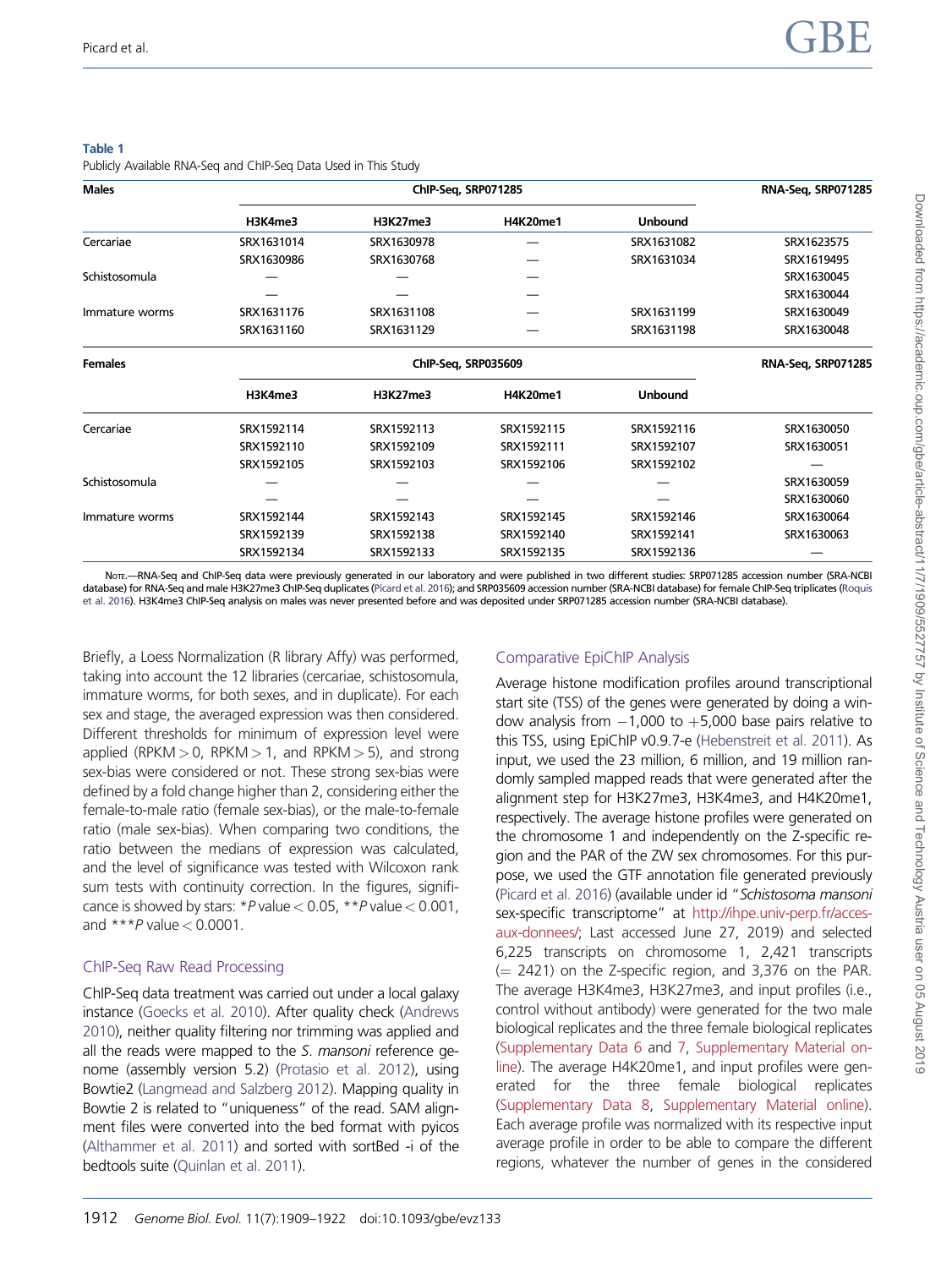<span id="page-4-0"></span>region. The distribution of histone enrichment around the transcription start site was compared according to the stage and the genomic location using Kolmogorov–Smirnov two sample tests.

### Code Availability

R script for expression analysis is provided in [supplementary](https://academic.oup.com/gbe/article-lookup/doi/10.1093/gbe/evz133#supplementary-data) [Methods 1](https://academic.oup.com/gbe/article-lookup/doi/10.1093/gbe/evz133#supplementary-data), [Supplementary Material](https://academic.oup.com/gbe/article-lookup/doi/10.1093/gbe/evz133#supplementary-data) online.

#### **Results**

## Different Levels of Gene Expression Equalization throughout Development

Gene expression was analyzed by using published RNA-Seq data from male and female S. mansoni of three developmental stages, characterized by different parasitic status and levels of sexual differentiation ([Picard et al. 2016\)](#page-12-0): cercariae, schistosomula, and immature worms (Fig. 1A ). Other stages such as miracidia or eggs were excluded because it is not possible to distinguish males and females at this phase. To assess dosage compensation, we compared both the Z-to-autosome ratio within each sex (Z:AA in females or ZZ:AA in males), and the female-to-male ratio between sexes (Z[F:M]/A[F:M]) [\(table 2\)](#page-5-0). Such comparisons support global dosage compensation if the female Z:AA ratio and the Z(F:M)/A(F:M) ratio are equal to one; lower ratios support a lack of global dosage compensation. Different minimum expression thresholds were applied, and strongly sex-biased genes (>2-fold difference between the sexes) were excluded, as the presence of genes with sex-specific functions can also lead to male-biased expression of sex chromosomes, even in the presence of global dosage compensation [\(Huylmans et al. 2017](#page-11-0)). Gene expression ratios and their level of significance are detailed in [table 2](#page-5-0) for the three stages and six different methodological conditions. In order to minimize noise but keep a reasonable sample size, we focused on results obtained with a minimum expression threshold of RPKM  $> 1$  and excluding genes with a sex-bias greater than 2-fold (Sample sizes are reported in



FIG. 1.—Gene expression level according to sex, developmental stage, and genomic location. Three developmental stages of the parasite are shown (A): cercariae are free larvae without any sexual dimorphism (1); schistosomula represent an intravertebrate stage, with ongoing sexual differentiation but no phenotypic sexual dimorphism (2); and immature worms are sexually differentiated but sexually non-functional as they did not mate (3). Expression of autosomal genes ("A," dark shade), pseudoautosomal genes ("PAR," dark shade), and Z-specific genes ("Z," light shade) is represented considering femaleto-male ratio ("F:M") (B), or independently within females (C) and males (D). Only genes with expression RPKM > 1, and a female-to-male fold change lower than 2 (sex-bias filtering) are taken into account ( $n = 3,741$  in cercariae;  $n = 5,636$  in schistosomula;  $n = 5,657$  in immature worms). The Z-to-autosome expression ratio for each sex (Z:AA for female, and ZZ:AA for male), and the corresponding female-to-male ratio (Z[F:M]/A[F:M]) are detailed in [table 2](#page-5-0) ("RPKM > 1 - sex-bias filtered"). Asterisks show the level of significance for each of these comparisons (Wilcoxon test): \*P value< 0.05, \*\*P value< 0.001, and  $***P$  value  $< 0.0001$ .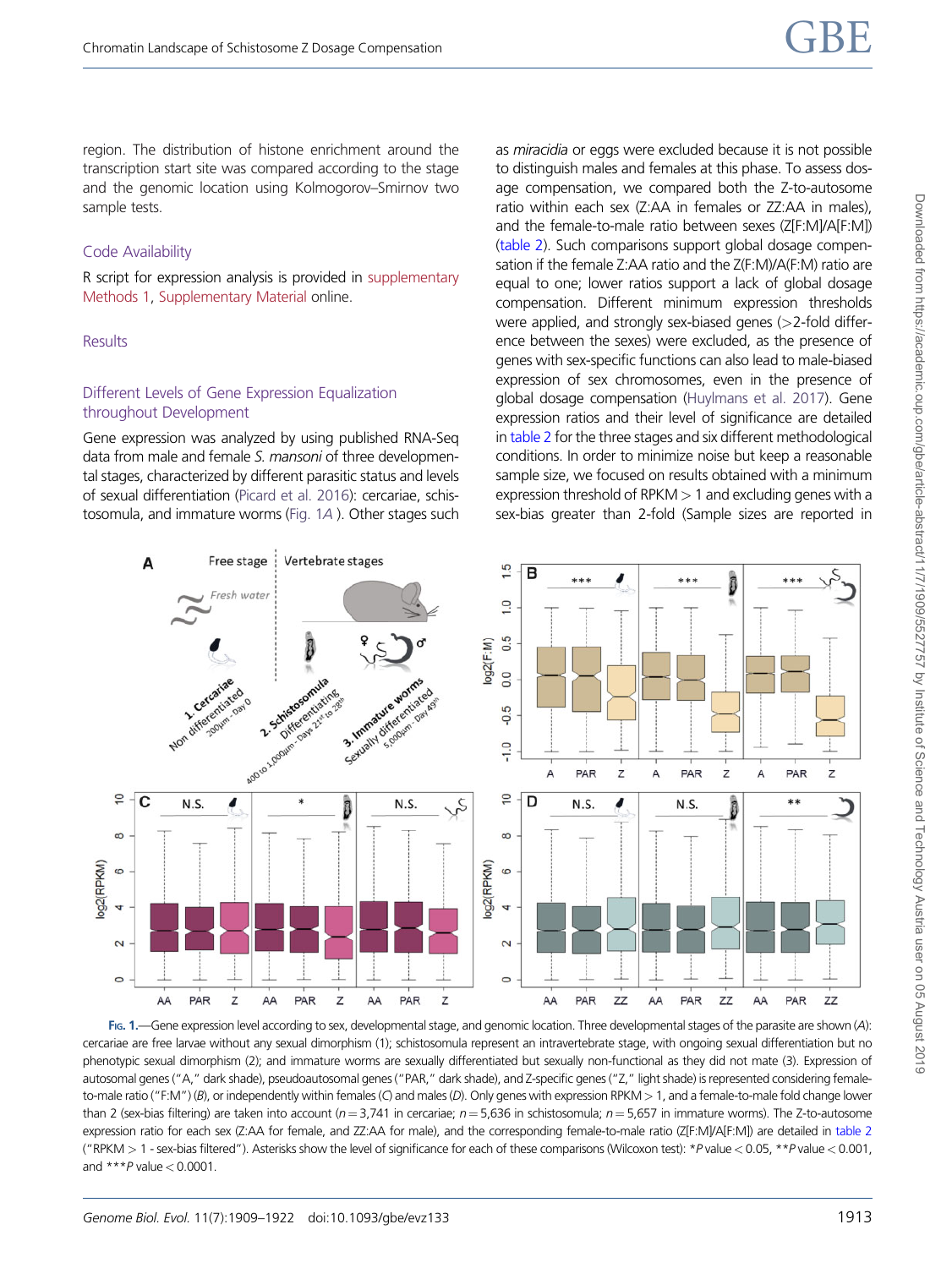#### <span id="page-5-0"></span>Table 2

Ratio of Gene Expression between Sexes, and between Genomic Locations within Each Sex; According to Developmental Stages, and Methodological Filters

|                                |         | $(A)$ $\odot$ Z:AA |       |          | (B) $\land$ ZZ:AA |        |       | (C) Z(F:M)/A(F:M) |       |      |
|--------------------------------|---------|--------------------|-------|----------|-------------------|--------|-------|-------------------|-------|------|
|                                |         | Cerc.              | Som.  | Ad.      | Cerc.             | Som.   | Ad.   | Cerc.             | Som.  | Ad.  |
| RPKM > 0                       | Ratio   | 1.02               | 0.94  | 1.04     | 1.74              | 1.66   | 1.75  | 0.60              | 0.66  | 0.66 |
|                                | P value | N.S.               | N.S.  | N.S.     | $***$             | $***$  | $***$ | $***$             | $***$ | ***  |
| $RPKM > 0$ , sex-bias filtered | Ratio   | 1.05               | 0.75  | 1.00     | 1.48              | 1.10   | 1.34  | 0.82              | 0.76  | 0.66 |
|                                | P value | N.S.               | N.S.  | N.S.     | $***$             | N.S.   | *     | ***               | $***$ | ***  |
| RPKM > 1                       | Ratio   | 0.83               | 0.78  | 0.83     | 1.24              | 1.28   | 1.29  | 0.68              | 0.61  | 0.59 |
|                                | P value | $\ast$             | $***$ | $^\star$ | $^\star$          | $***$  | $***$ | $***$             | $***$ | ***  |
| $RPKM > 1$ , sex-bias filtered | Ratio   | 1.00               | 0.76  | 0.87     | 1.07              | 1.12   | 1.27  | 0.81              | 0.70  | 0.64 |
|                                | P value | N.S.               | *     | N.S.     | N.S.              | N.S.   | $***$ | $***$             | $***$ | ***  |
| RPKM > 5                       | Ratio   | 0.92               | 0.76  | 0.82     | 1.23              | 1.42   | 1.24  | 0.74              | 0.62  | 0.60 |
|                                | P value | N.S.               | *     | $\star$  | $\ast$            | $***$  | $***$ | ***               | $***$ | ***  |
| $RPKM > 5$ , sex-bias filtered | Ratio   | 1.03               | 0.90  | 0.80     | 1.22              | 1.41   | 1.17  | 0.90              | 0.72  | 0.64 |
|                                | P value | N.S.               | N.S.  | $^\star$ | N.S.              | $\ast$ | *     | $***$             | $***$ | ***  |

Nort.—The Z-to-autosome ratio are shown for females "Z:AA" (A) and males "ZZ:AA" (B) in cercariae (Cerc.), schistosomula (Som.), and immature worms (Ad.). Female-tomale ratio of the Z-specific genes and of the autosomes are then compared for the three same stages "Z(F:M)/A(F:M)" (C). The filter on sex-bias excludes genes with a fold change of expression above 2 in both directions (male:female or female:male). The level of significance for each comparison is indicated by the asterisks (Wilcoxon test):

\*P value  $<$  0.05, \*\*P value  $<$  0.001, and \*\*\*P value  $<$  0.0001.

[Supplementary Table 1,](https://academic.oup.com/gbe/article-lookup/doi/10.1093/gbe/evz133#supplementary-data) [Supplementary Material](https://academic.oup.com/gbe/article-lookup/doi/10.1093/gbe/evz133#supplementary-data) online), but qualitative patterns generally hold for other filtering procedures.

As observed before ([Vicoso and Bachtrog 2011](#page-12-0); [Picard](#page-12-0) [et al. 2018\)](#page-12-0), the female-to-male ratio of expression was always significantly lower on the Z than on the autosomes, and this seemed to be due to both reduced Z:AA expression in females (Z:AA from 0.75 to 1.05) and an excess of ZZ:AA expression in males (ZZ:AA from 1.07 to 1.75) [\(Picard et al.](#page-12-0) [2018](#page-12-0)). However, there were important differences between the developmental stages. First, the Z(F:M)/A(F:M) ratio ranged from 0.60 to 0.90 (table 2C). Although part of this variation was driven by the different filtering procedures, in every case the value was closer to 1 for cercariae, consistent with more extensive dosage compensation in early development. For instance, for Z-specific genes with RPKM  $> 1$  and no strong sex-bias, Z(F:M)/A(F:M) was equal to 0.81, 0.70, and 0.64 in cercariae, schistosomula, and immature worms, respectively, with significant differences between the free larval stage cercariae and the intravertebrate stages  $(P$  val $ue < 0.0001$ , [fig. 1](#page-4-0)*B*).

This difference in the extent of dosage equalization was also apparent within one sex. In the females, discrepancies were observed depending on the parasitic status and the filtering method: for RPKM  $>$  0, after sex-bias filtering, the Z-toautosome ratio (Z:AA) ranged from 0.75 in female schistosomula (lower than 1, consistent with partial dosage compensation) to 1.05 in female cercariae (equalized ratio, typical of dosage global compensation) and was not always significant from 1 (table 2A). This seemed to be largely driven by the dichotomy between cercariae and intravertebrate stages [\(fig. 1](#page-4-0)C): when considering genes with RPKM values above 1, and after filtering for sex-biased genes, Z-specific genes and autosomes displayed an equalized expression in female cercariae  $(Z:AA = 1.00$  for RPKM  $> 1$ ,  $Z:AA = 1.03$  for  $RPKM > 5$ ), but not in female schistosomula or immature worms ( $Z:AA = 0.76$  and 0.87 for RPKM $> 1$ ,  $Z:AA = 0.90$ and 0.80 for RPKM  $>$  5). Although the specific numbers varied, cercariae had the highest female Z:AA expression ratio for all but one filtering procedures (RPKM  $> 0$  and no removal of strongly sex-biased genes), generally supporting the more extensive upregulation of expression of Z-linked genes in females at this stage. Within males, the Z-to-autosome ratio (ZZ:AA) was higher in all studied conditions (ranging from 1.07 to 1.75) although the level of significance varied depending on the filtering procedure (table 2B). For instance, considering genes with RPKM  $> 1$  and no strong sex-bias, the ZZ:AA ratios are 1.07, 1.12, and 1.27 for cercariae, schistosomula, and immature worms, respectively [\(fig. 1](#page-4-0)D).

In summary, this first transcriptomic analysis of Z-specific and autosomal genes throughout schistosome development showed that 1) the overexpression of the male Z-specific genes was found consistently in the three stages; 2) the female Z-to-autosome ratio was around 1 in cercariae, as expected for global dosage compensation; and 3) the female Z-to-autosome ratio was around 0.8 in the intravertebrate stages, as expected when partial dosage compensation occurs.

## Regional Variation of Dosage Compensation along the Z-Specific Region

In some species which display partial dosage compensation, the female-to-male ratio has been shown to vary along the Z chromosome, with some regions fully compensated, whereas others are not compensated at all (e.g., Gallus gallus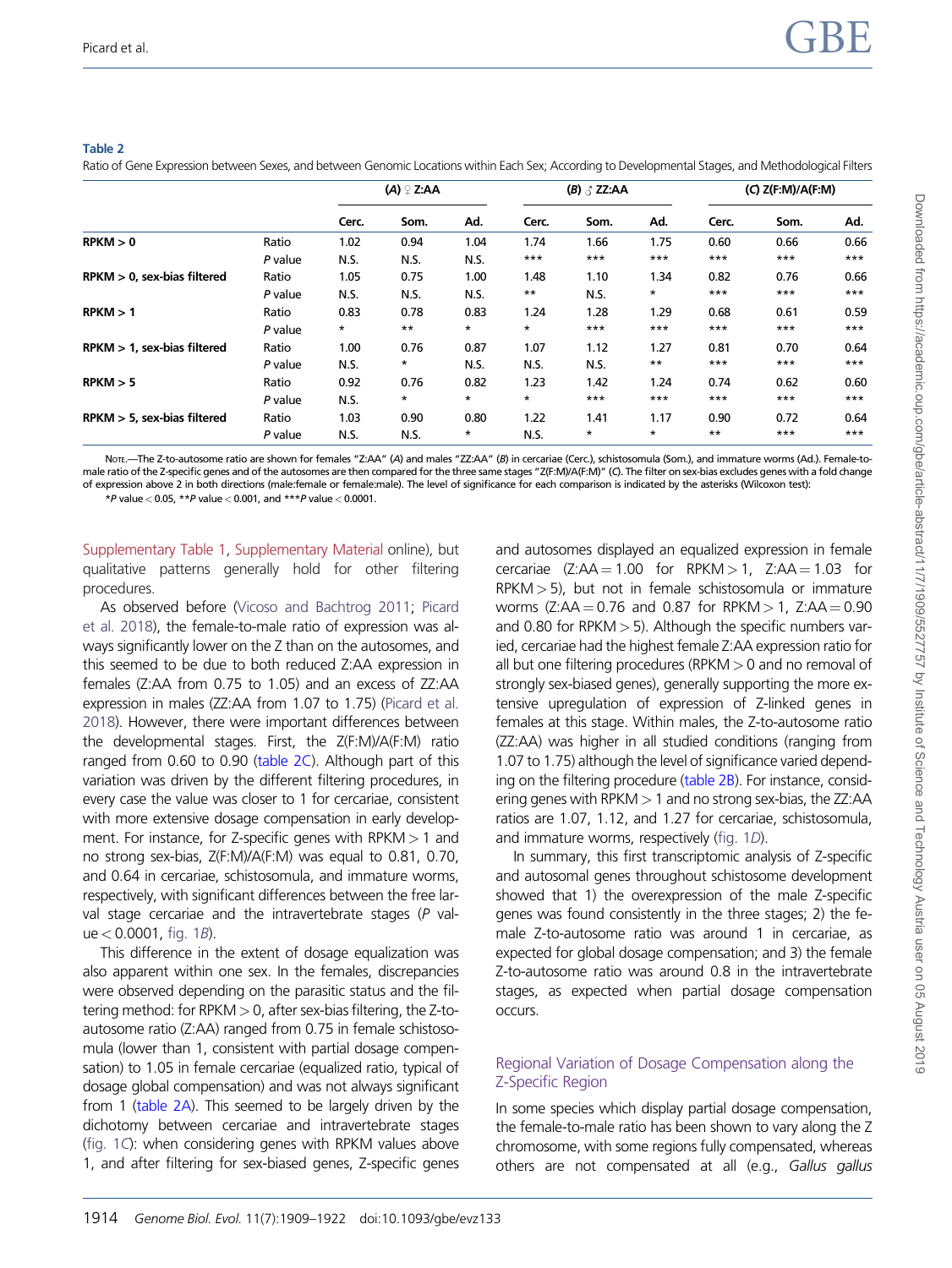<span id="page-6-0"></span>

FIG. 2.—Gene expression pattern according to the location along the Z chromosome, and the developmental stages. The female-to-male expression ratio (F:M) is represented for the three Z-specific regions defined in the version 5.2 of the genome (Z1 in light beige, Z2 in orange, and Z3 in light beige) and the PAR (in dark beige) for cercariae (A), schistosomula (C), and immature worms (E). For each stage, gene expression pattern for female (in pink) and male (in blue) is shown along the Z by sliding window of 50 genes (B, D, F). The thick black line represents the female-to-male expression ratio by sliding window of 50 genes. Only genes with expression RPKM> 1 and a sex-bias fold change <2 are shown. Asterisks show the level of significance of Z-to-PAR comparisons (Wilcoxon rank sum test with continuity correction): \*\*\*P value < 0.0001, N.S. = nonsignificant differences. Z1-to-PAR ratio values are 0.76, 0.72, and 0.64; Z2-to-PAR ratio values are 0.88, 0.71, and 0.62; Z3-to-PAR ratio values are 0.81, 0.74, and 0.62, for cercariae, schistosomula, and immature worms, respectively. Other ratios are shown in [Supplementary Table 2](https://academic.oup.com/gbe/article-lookup/doi/10.1093/gbe/evz133#supplementary-data), [Supplementary Material](https://academic.oup.com/gbe/article-lookup/doi/10.1093/gbe/evz133#supplementary-data) online.

[\[Melamed and Arnold 2007\]](#page-12-0) and Cynoglossus semilaevis [\[Shao et al. 2014](#page-12-0)]). To investigate potential regional variation in S. mansoni, we investigated local patterns of gene expression by using sliding windows of 50 genes along the Z chromosome (fig. 2). The Z-specific part, which was previously described as discontinuous in the version 5.2 of the genome [\(Protasio et al. 2012](#page-12-0)), was considered here as three Z-specific regions named Z1, Z2, and Z3. They were respectively defined by their coordinates, as follow: Z1 from 3,550 to 13,340 kb; Z2 from 13,860 to 19,650 kb; and Z3 from 23,230 to 30,820 kb ([Protasio et al. 2012](#page-12-0)).

As expected, the sliding window analysis revealed a female-to-male ratio oscillating around 1 in the PAR for all stages (log 2[F:M] close to 0; fig. 2, right panel). In the three Zspecific regions, the female-to-male expression ratio oscillated around 0.7 in schistosomula and 0.6 immature worms, consistent with homogeneous but partial compensation (fig. 2D and F; [supplementary figs. 1 and 2,](https://academic.oup.com/gbe/article-lookup/doi/10.1093/gbe/evz133#supplementary-data) [Supplementary Material](https://academic.oup.com/gbe/article-lookup/doi/10.1093/gbe/evz133#supplementary-data) online). However, in cercariae, the female-to-male expression ratio was closer to 1. When looking at each Z-specific region individually, the female-to-male expression ratio was significantly lower in the Z1 and Z3 regions compared with the PAR in all three developmental stages (fig. 2 left panel; values and significance in [Supplementary Table 2](https://academic.oup.com/gbe/article-lookup/doi/10.1093/gbe/evz133#supplementary-data), [Supplementary](https://academic.oup.com/gbe/article-lookup/doi/10.1093/gbe/evz133#supplementary-data) [Material](https://academic.oup.com/gbe/article-lookup/doi/10.1093/gbe/evz133#supplementary-data) online). On the other hand, the Z2 region displayed a higher female-to-male ratio in cercariae, and this was not significantly different from the PAR (Z2[F:M]/PAR[F:M]  $=$ 0.88; fig. 2A). In schistosomula and immature worms, the same Z2 was significantly more male biased in expression than the PAR (Z2[F:M]/PAR[F:M]  $= 0.71$  and 0.62, respectively; fig.  $2C$  and  $E$ ).

Consistent with this, male and female expression levels overlapped in the Z2 region of cercariae; whereas in the Z1, female expression was lower than male expression, consistent with less complete compensation (fig. 2B). In the Z3 region, and still in cercariae, we found a narrow window of overlapping male and female expression at the beginning of the region, whereas the remaining part displayed lower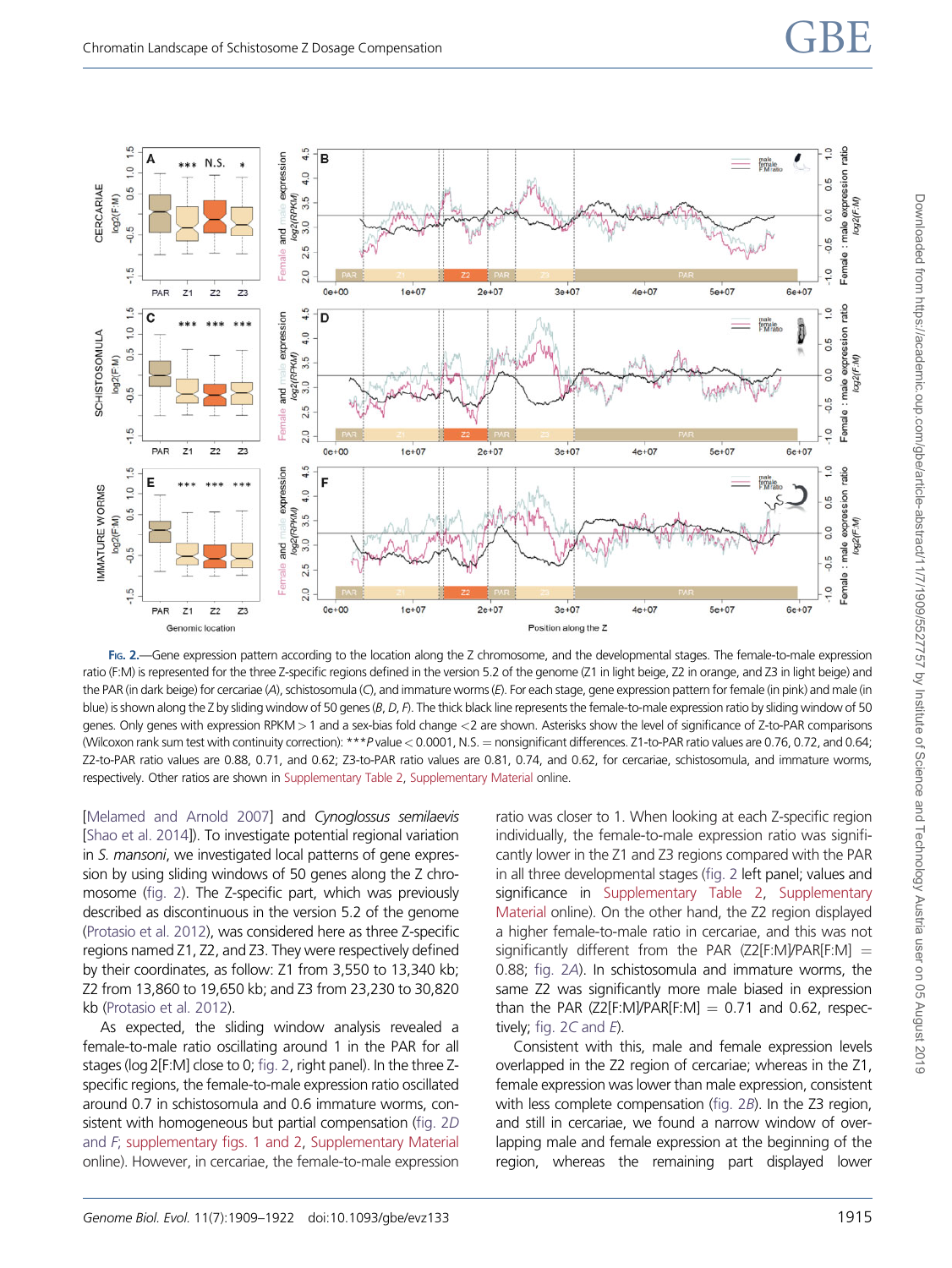<span id="page-7-0"></span>

FIG. 3.—Average H3K4me3 and H3K27me3 enrichment profile according to sex, developmental stage, and genomic location. x axis represents the position in base pairs (bp) relative to the TSS of the genes (position 0). y axis represents the normalized average enrichment of reads obtained after a Chromatin Immunoprecipitation targeting the "permissive" mark H3K4me3 (in green) and the "nonpermissive" H3K27me3 (in red), in female cercariae (A) and immature worms (B), or male cercariae (C) and immature worms (D). The EpiChIP enrichment has been calculated around the TSS for chromosome 1 as proxy for autosomes (Chr1, dark shade), for the PAR of sex chromosomes (PAR, medium shade), and for chromosome Z-specific region of sex chromosomes (Z, light shade). For each of these genomic locations, we show the average result of the profiles obtained for each coding sequence. Each profile has been normalized with the same average enrichment of reads obtained after a Chromatin Immunoprecipitation without antibody. The experiment was performed in duplicates in males and triplicate in females. EpiChIP profiles showing standard error at each position are shown in [Supplementary Figures 6 and 7,](https://academic.oup.com/gbe/article-lookup/doi/10.1093/gbe/evz133#supplementary-data) [Supplementary Material](https://academic.oup.com/gbe/article-lookup/doi/10.1093/gbe/evz133#supplementary-data) online. The percentage of maximum difference between genomic regions is shown in [Supplementary Tables 3 and 4,](https://academic.oup.com/gbe/article-lookup/doi/10.1093/gbe/evz133#supplementary-data) [Supplementary Material](https://academic.oup.com/gbe/article-lookup/doi/10.1093/gbe/evz133#supplementary-data) online: all differences are statistically significant (P value < 0.001, Kolmogorov–Smirnov two sample tests).

expression in females. This could be meaningful because Z3 shows an intermediate Z(F:M)/PAR(F:M) ratio (0.76\*\*\* <  $0.81* < 0.88$ <sup>N.S.</sup> for Z1  $<$  Z3  $<$  Z2), which could be driven by these smaller-scale regional differences [\(fig. 2](#page-6-0)B). In the intravertebrate stages, the three Z-specific regions differed clearly from the pseudoautosomal ones by presenting consistently reduced expression in females (fig. 3D and F). The female and male gene expression ratios for each Z-specific region are shown in [Supplementary Table 2,](https://academic.oup.com/gbe/article-lookup/doi/10.1093/gbe/evz133#supplementary-data) [Supplementary](https://academic.oup.com/gbe/article-lookup/doi/10.1093/gbe/evz133#supplementary-data) [Material](https://academic.oup.com/gbe/article-lookup/doi/10.1093/gbe/evz133#supplementary-data) online, and the patterns of expression within each sex are illustrated in [Supplementary Figure 3,](https://academic.oup.com/gbe/article-lookup/doi/10.1093/gbe/evz133#supplementary-data) [Supplementary](https://academic.oup.com/gbe/article-lookup/doi/10.1093/gbe/evz133#supplementary-data) [Material](https://academic.oup.com/gbe/article-lookup/doi/10.1093/gbe/evz133#supplementary-data) online. Considering gene-by-gene comparison between stages, intravertebrate stages displayed more similar expression patterns than cercariae [\(Supplementary Fig. 4,](https://academic.oup.com/gbe/article-lookup/doi/10.1093/gbe/evz133#supplementary-data) [Supplementary Material](https://academic.oup.com/gbe/article-lookup/doi/10.1093/gbe/evz133#supplementary-data) online).

In summary, this transcriptomic analysis along the Z chromosome highlighted 1) local variation of the dosage compensation across Z-specific regions in cercariae and 2) partial and consistent dosage compensation all along the three Z-specific regions in schistosomula and immature worms.

#### Z-Specific Chromatin Landscape in Cercariae and Immature Worms to Elucidate Shared or Sex-Specific Mechanisms

Previous studies on dosage compensation in model organisms indicate that chromatin structure plays a key role in the regulation of this evolutionary mechanism [\(Lucchesi et al. 2005;](#page-12-0) [Lucchesi 2018](#page-12-0)). As the main transcriptomic differences were observed between the free stage cercariae and the intravertebrate stages, we focused our epigenetic study on cercariae and immature worms. We analyzed immunoprecipitation assays with antibodies targeting three histone marks: 1) H3K4me3, associated with active promoter and transcription start site, and depleted in the heterochromatic inactivated X chromosome of mammals ([O'Neill et al. 2008](#page-12-0); [Marks et al.](#page-12-0) [2009\)](#page-12-0); 2) H3K27me3, a repressive mark associated with polycomb, poised transcription, and enriched in the inactivated X chromosome of mammals [\(Lucchesi et al. 2005](#page-12-0)); and 3) H4K20me1, associated with nonpermissive chromatin in Caenorhabditis dosage compensation [\(Vielle et al. 2012](#page-12-0); [Kramer 2015,](#page-11-0) [2016](#page-12-0)). We compared the enrichment of these histone marks in a sex-specific manner, on Z-specific genes, pseudoautosomes, and autosomes (using chromosome 1 as a proxy for the autosomal chromatin landscape, as its transcriptomic pattern appeared to be representative of autosomes, see [Supplementary Figure 5](https://academic.oup.com/gbe/article-lookup/doi/10.1093/gbe/evz133#supplementary-data), [Supplementary Material](https://academic.oup.com/gbe/article-lookup/doi/10.1093/gbe/evz133#supplementary-data) online). For each of these genomic locations, the average enrichment profile of all annotated genes was performed around the TSS: from 1,000 base pairs (bp) upstream to 5,000-bp downstream.

We observed that the average profile of the three studied marks was specific for each genomic location in both cercariae and immature worms (Figure 3 and [supplementary figs. 6–](https://academic.oup.com/gbe/article-lookup/doi/10.1093/gbe/evz133#supplementary-data) [8](https://academic.oup.com/gbe/article-lookup/doi/10.1093/gbe/evz133#supplementary-data), [Supplementary Material](https://academic.oup.com/gbe/article-lookup/doi/10.1093/gbe/evz133#supplementary-data) online). Z-specific genes were enriched for H3K4me3 in both stages and sexes, especially between the TSS and position  $+2,000$  bp (fig. 3, upper panel). H3K27me3 was depleted from Z-specific genes upstream of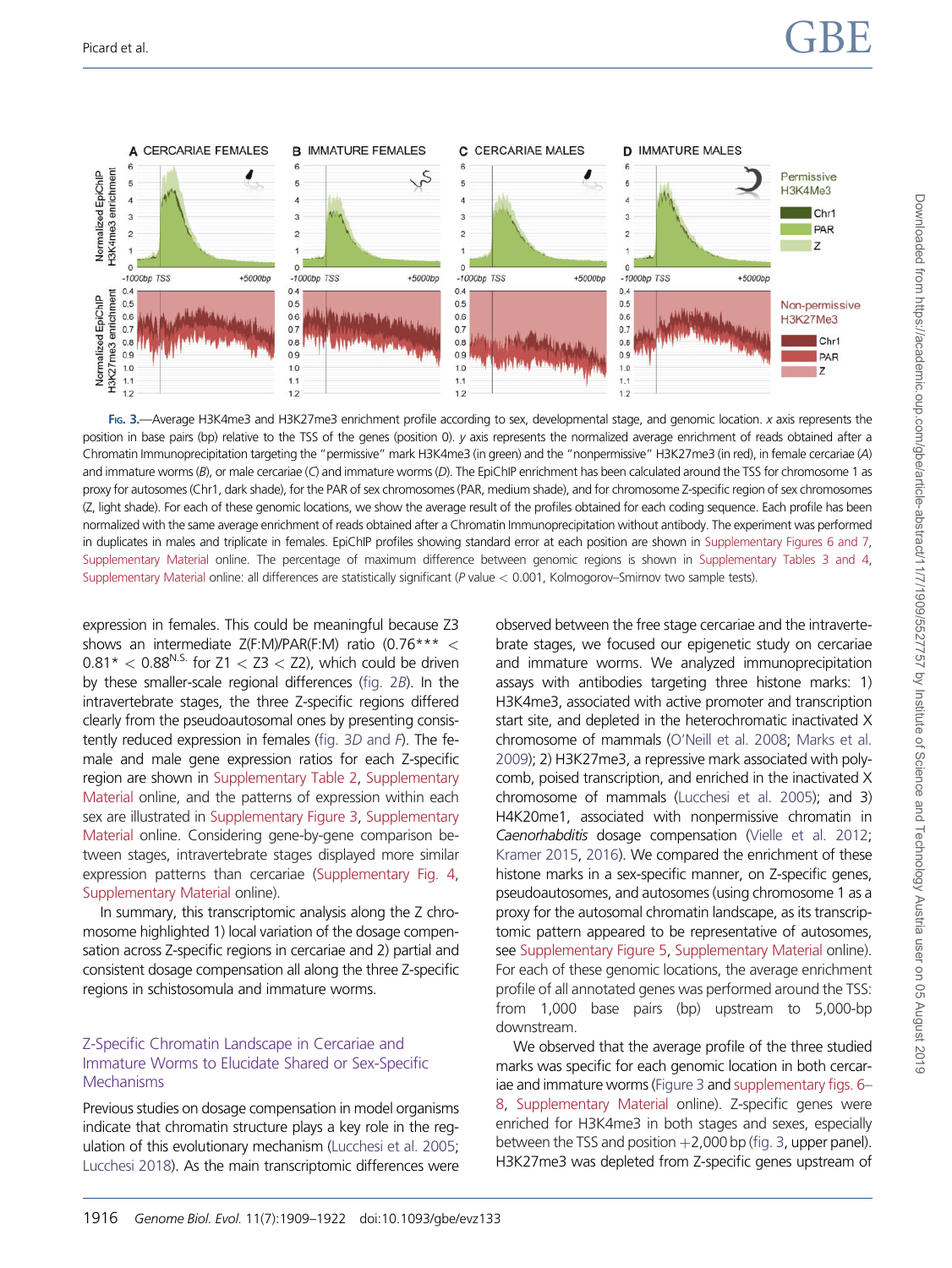the TSS and along the transcription unit in both stages and sexes [\(fig. 3,](#page-7-0) lower panel). Finally, H4K20me1, for which only female data was available, displayed a stronger enrichment on chromosome 1 and on the PAR than on Z-specific genes in female cercariae (percentage of maximum difference: 63.3%, [supplementary fig. 8](https://academic.oup.com/gbe/article-lookup/doi/10.1093/gbe/evz133#supplementary-data) and [supplementary table 5,](https://academic.oup.com/gbe/article-lookup/doi/10.1093/gbe/evz133#supplementary-data) [Supplementary Material](https://academic.oup.com/gbe/article-lookup/doi/10.1093/gbe/evz133#supplementary-data) online). However, this difference diminished between stages, with an increased enrichment on the Z-specific region in immature females bringing it closer to the autosomal level (percentage of maximum difference: 30%, [supplementary fig. 8](https://academic.oup.com/gbe/article-lookup/doi/10.1093/gbe/evz133#supplementary-data) and [supplementary table 5,](https://academic.oup.com/gbe/article-lookup/doi/10.1093/gbe/evz133#supplementary-data) [Supplementary Material](https://academic.oup.com/gbe/article-lookup/doi/10.1093/gbe/evz133#supplementary-data) online). Differences between chromosomal regions within a developmental stage and sex were tested for the three analyzed histone marks: the most significant difference was consistently observed either between Z-specific genes and chromosome 1 or between Zspecific and pseudoautosomal genes (Kolmogorov–Smirnov two sample tests, [supplementary tables 3–5,](https://academic.oup.com/gbe/article-lookup/doi/10.1093/gbe/evz133#supplementary-data) [Supplementary](https://academic.oup.com/gbe/article-lookup/doi/10.1093/gbe/evz133#supplementary-data) [Material](https://academic.oup.com/gbe/article-lookup/doi/10.1093/gbe/evz133#supplementary-data) online). This supports the idea that the chromatin landscape is more similar between the autosomes and the PAR of S. mansoni, whereas Z-specific genes display a singular epigenetic landscape. The depletion of the two "repressive" marks (H3K27me3 and H4K20me1) and the enrichment of the "permissive" H3K4me3 mark suggest a chromatin structure prone to enhanced gene expression specifically in this Zspecific region.

In summary, our epigenetic analysis highlighted the specialized chromatin landscape of the Z-specific region, which appeared to be more permissive than that of the autosomal regions in both sexes and stages. This modified chromatin state of the Z-specific region likely promotes enhanced expression compared with the autosomes, independent of the stage and sex, consistent with the first part of our study. The analysis of H4K20me1 in females further showed a differential enrichment of this histone mark on Z-specific genes between cercariae and adults, which may be related to the differences that we observe in the extent of female dosage compensation between the two stages.

## **Discussion**

We provide here the first combined transcriptomic and epigenetic analysis of Z chromosome dosage compensation through three developmental stages of S. mansoni parasite. This work highlights three important aspects of gene expression regulation on sex chromosomes: 1) A strong upregulation of female expression of Z-linked genes in the free larval stage cercariae, consistent with complete dosage compensation, but not in intravertebrate stages schistosomula and immature females that display partial dosage compensation only. 2) Local variations of the female-to-male expression ratio along the Z chromosome. 3) Differences in chromatin structures between Z-specific regions and autosomes which may support the enhanced expression of both male and female Z chromosomes.

## Change in Dosage Compensation Status following Host Penetration

Our RNA-Seq analysis detects a global hypertranscription of Zspecific genes in both sexes of S. mansoni, consistent with the intermediate stage of compensation previously reported in schistosomula and adult worms [\(Vicoso and Bachtrog 2011](#page-12-0); [Picard et al. 2018](#page-12-0)). In both studies, the female upregulation of expression only partially resolved the imbalance between the Z chromosome and the autosomes. However, we show here that this partial compensation does not apply to earlier developmental stages of S. mansoni: in females, enhanced transcriptional levels of the Z-specific genes results in a Z-to-A ratio of around 1 in cercariae (compared with  $\sim$ 0.8 in the intravertebrate stages).

The dosage compensation status has been shown to be tissue- and development-specific within a same species [\(Mank and Ellegren 2009](#page-12-0); [Lott et al. 2011](#page-12-0); [Deng et al.](#page-11-0) [2014](#page-11-0); [Huylmans et al. 2017](#page-11-0)). In particular, germ/stem cells might need to overcome a special challenge regarding dosage compensation, as 1) genome wide reprograming is expected to occur and erase epigenetic marks responsible for maintaining the chromatin state necessary for compensation [\(Sangrithi and Turner 2018\)](#page-12-0) and/or 2) dosage compensation mechanisms may act as developmental regulators by targeting autosomal genes involved in patterning and morphogenesis [\(Valsecchi et al. 2018\)](#page-12-0). In schistosomes, larval stages display particular features regarding their content in such cells: in the intermediate host, sporocysts consist of totipotent stem cells undergoing intense clonal multiplication [\(Cort et al. 1954](#page-11-0)); in cercariae, embryonic stem cell specific combination of histone marks have been described [\(Wang et al. 2013;](#page-13-0) [Roquis et al. 2015\)](#page-12-0). This chromatin signature disappears after host penetration, signifying important changes in gene expression regulation [\(Roquis et al. 2015](#page-12-0)). Therefore, a specific cell type content could explain the shift in the dosage compensation status observed between the larval stage and the intravertebrate phase. Further studies are needed to disentangle the role of those cells in the observed pattern, and the examination of dosage compensation status during earlier larval stages certainly deserves further attention. Technological advances such a single cell/single individual RNA sequencing should in the future allow for such analyses.

### Local Variation of Male-Bias in Cercariae: Different Evolutionary Stages of the Dosage Compensation Mechanisms?

Overexpression of Z-specific genes compared with the level of autosomal gene expression has been recently described in S. mansoni intravertebrate stages ([Picard et al. 2018\)](#page-12-0). Here, we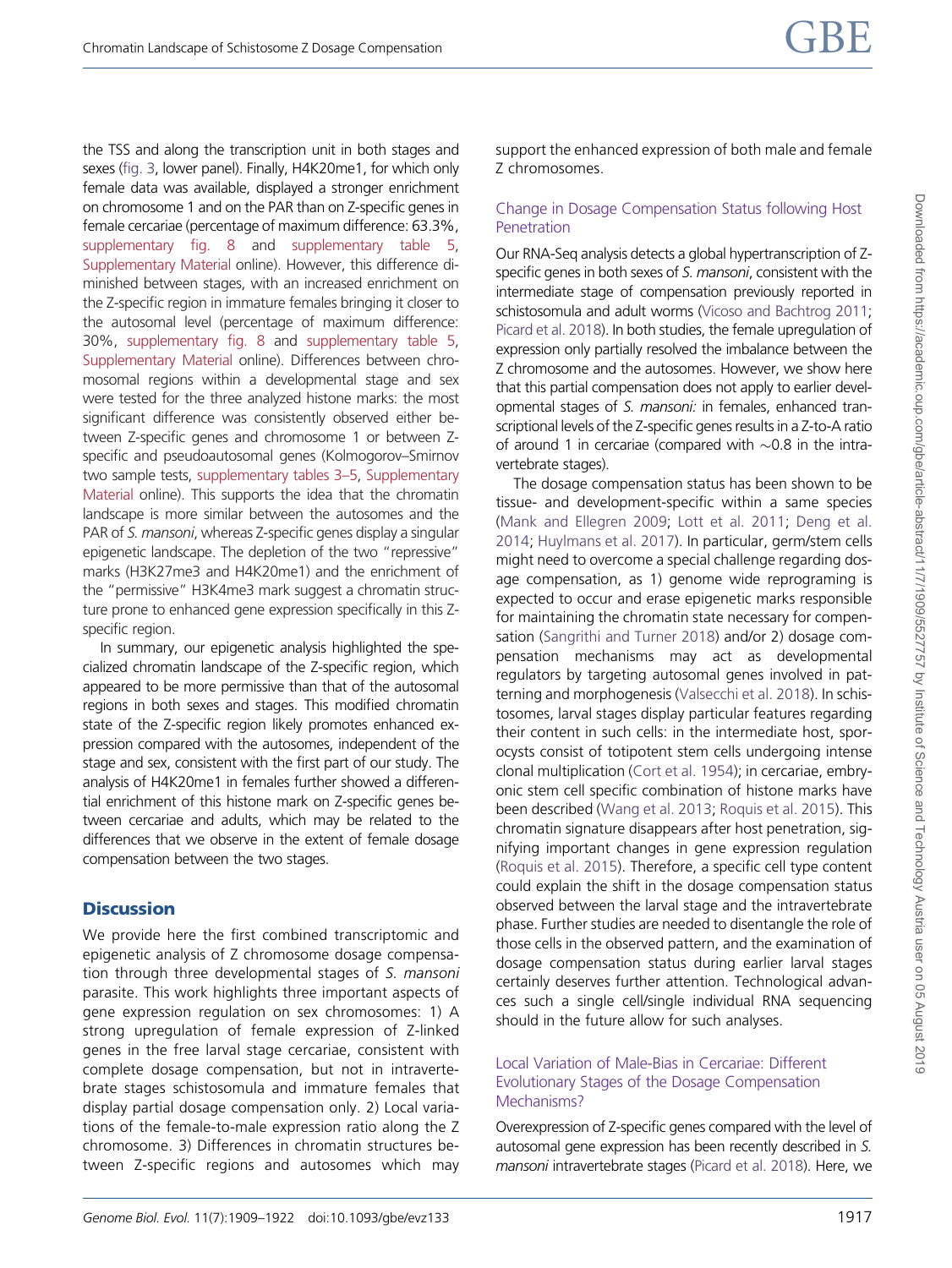further show that this overexpression also occurs in the undifferentiated and free-living stage cercariae and is therefore a consistent feature maintained throughout the parasite life cycle. This uncommon feature has been described in adult floor beetles (whole body sample) which is a XY male heterogametic system ([Prince et al. 2010](#page-12-0)). In this species, the male hemizygous X chromosome is fully compensated, and females display XX/AA ratio superior to 1. It has been also recently reported in the young XY plant system Silene latifolia [\(Muyle et al. 2018\)](#page-12-0). Such pattern was theorized by Gu and Walters as the "type IV" of sex chromosome dosage compensation, with complete equalization of the X/Z-toautosome ratio in the heterogametic sex, but no dosage balance between sexes as the homogametic sex exhibit Z/X hypertranscription relative to autosomes [\(Gu and Walters](#page-11-0) [2017\)](#page-11-0). These observations can be interpreted as an example of the first step of the Ohno's hypothesis, suggesting that the establishment of dosage compensation process evolved in a two-step process ([Ohno 1967](#page-12-0); [Charlesworth 1996](#page-11-0); [Vicoso](#page-12-0) [and Bachtrog 2009](#page-12-0); [Bachtrog et al. 2011](#page-11-0); [Mank 2013\)](#page-12-0): 1) First, Z- or X-linked genes became upregulated in both sexes. This would restore expression of the single X or Z chromosome in the heterogametic sex to the diploid level that existed before degradation of the Y or W, but would result in too much gene expression in the homogametic sex. 2) Therefore, secondarily, a downregulation of Z or X-linked gene expression would evolve in the homogametic sex to restore the correct Z- or X-to-autosome ratio. But many studies recently challenge this theory. For instance, there is no convincing evidence that the X chromosome is globally upregulated in both mammals ([Julien et al. 2012](#page-11-0)), and C. elegans [\(Albritton et al.](#page-11-0) [2014\)](#page-11-0). In C. elegans, the X chromosomes in the XX homogametic individuals are downregulated, leading to dosage balance between the sexes but not dosage compensation in X0 males. In placental mammals, no global X upregulation was observed, unlike in marsupials [\(Julien et al. 2012;](#page-11-0) [Whitworth](#page-13-0) [and Pask 2016\)](#page-13-0). Thus, even though complete X chromosome inactivation has traditionally been interpreted as the second step of the process [\(Brockdorff and Turner 2015\)](#page-11-0), the relevance of the Ohno's hypothesis to the evolution of placental mammal dosage compensation is in fact controversial (e.g., [Nguyen and Disteche 2006](#page-12-0); [Vicoso and Bachtrog 2009](#page-12-0); [Lin](#page-12-0) [et al. 2012;](#page-12-0) [Mank 2013;](#page-12-0) [Pessia et al. 2014;](#page-12-0) [Gu and Walters](#page-11-0) [2017\)](#page-11-0).

Our results suggest that S. mansoni may have followed an "Ohno-like" evolutionary trajectory for dosage compensation, which allowed the Z-specific region to enhance its expression to reach that of autosomal genes in females, but under which males somehow avoid the necessity of complete countercompensation of this Z chromosome hypertranscription. This raises the question of what the current status for the evolution of dosage compensation is in S. mansoni: an intermediate or a stable state?

Regional variation of the Z dosage compensation has been described in birds, where some dosage-compensated genes are concentrated in a region of the short arm of the Z chromosome, near the male hypermethylated (MHM) locus [\(Melamed and Arnold 2007](#page-12-0); [Wright et al. 2015\)](#page-13-0). Full dosage compensation has also been described in a restricted chromosomal region in pseudomale testes of Cy. semilaevis, whereas the rest of the Z chromosome is partially compensated ([Shao](#page-12-0) [et al. 2014\)](#page-12-0). It has been proposed that such local variations in gene regulation along the sex chromosome could be based on regional age following sex-linkage, including in XY species such as stickleback [\(Schultheiß et al. 2015\)](#page-12-0). In S. mansoni, two evolutionary strata of different ages were recently described [\(supplementary fig. 9](https://academic.oup.com/gbe/article-lookup/doi/10.1093/gbe/evz133#supplementary-data), [Supplementary Material](https://academic.oup.com/gbe/article-lookup/doi/10.1093/gbe/evz133#supplementary-data) online) ([Picard](#page-12-0) [et al. 2018\)](#page-12-0). If partial upregulation of Z-specific genes in both sexes represents an intermediate step in the evolution of dosage compensation, we may expect that the older stratum will be closer to balanced dosage between males and females than the younger one. In the previous study and in ours, no difference in gene expression could be detected between these strata in intravertebrate stages. In cercariae, however, the section of the Z that is closest to complete compensation (region Z2) is indeed part of the older Z-specific evolutionary stratum that is shared between African and Asian schistosomes ([supplementary fig. 9,](https://academic.oup.com/gbe/article-lookup/doi/10.1093/gbe/evz133#supplementary-data) [Supplementary Material](https://academic.oup.com/gbe/article-lookup/doi/10.1093/gbe/evz133#supplementary-data) online, [Picard et al. 2018\)](#page-12-0). It is therefore likely that dosage compensation is still evolving in S. mansoni, and that the Z-specific region which displays equalized gene expression between the sexes actually represents the final stage of dosage compensation evolution in this species.

## The Specific Chromatin Features of the Z-Specific Regions May Account for the Hypertranscription of Z-Specific Genes in Both Sexes

Various mechanisms have evolved to regulate the gene dosage at the functional level. In fully compensated organisms, these mechanisms are all based on the modulation of chromatin accessibility of the sex-specific regions ([Lucchesi et al.](#page-12-0) [2005;](#page-12-0) [Ercan 2015;](#page-11-0) [Lucchesi 2018\)](#page-12-0). In mammals, transcriptional regulation is achieved by the progressive depletion of histone active marks concomitant to the enrichment of histone repressive mark H3K27me3 through the action of the Xinactive specific transcript (Xist) ([Brockdorff and Turner 2015\)](#page-11-0). In C. elegans (XX/XO system), the hermaphrodite two X chromosomes display halved transcription level to match X expression to that of males (XO). Reduced transcription is allowed by a complex of proteins called the dosage compensation complex resulting in a depletion of histone active marks and enrichment of histone repressive marks [\(Lau and Csankovszki](#page-12-0) [2015\)](#page-12-0). In Drosophila melanogaster (XX/XY system), the transcription of the single male X chromosome is doubled by an overall increase of the chromatin accessibility by the Male-Specific Lethal complex ([Lucchesi et al. 2005](#page-12-0)). More recent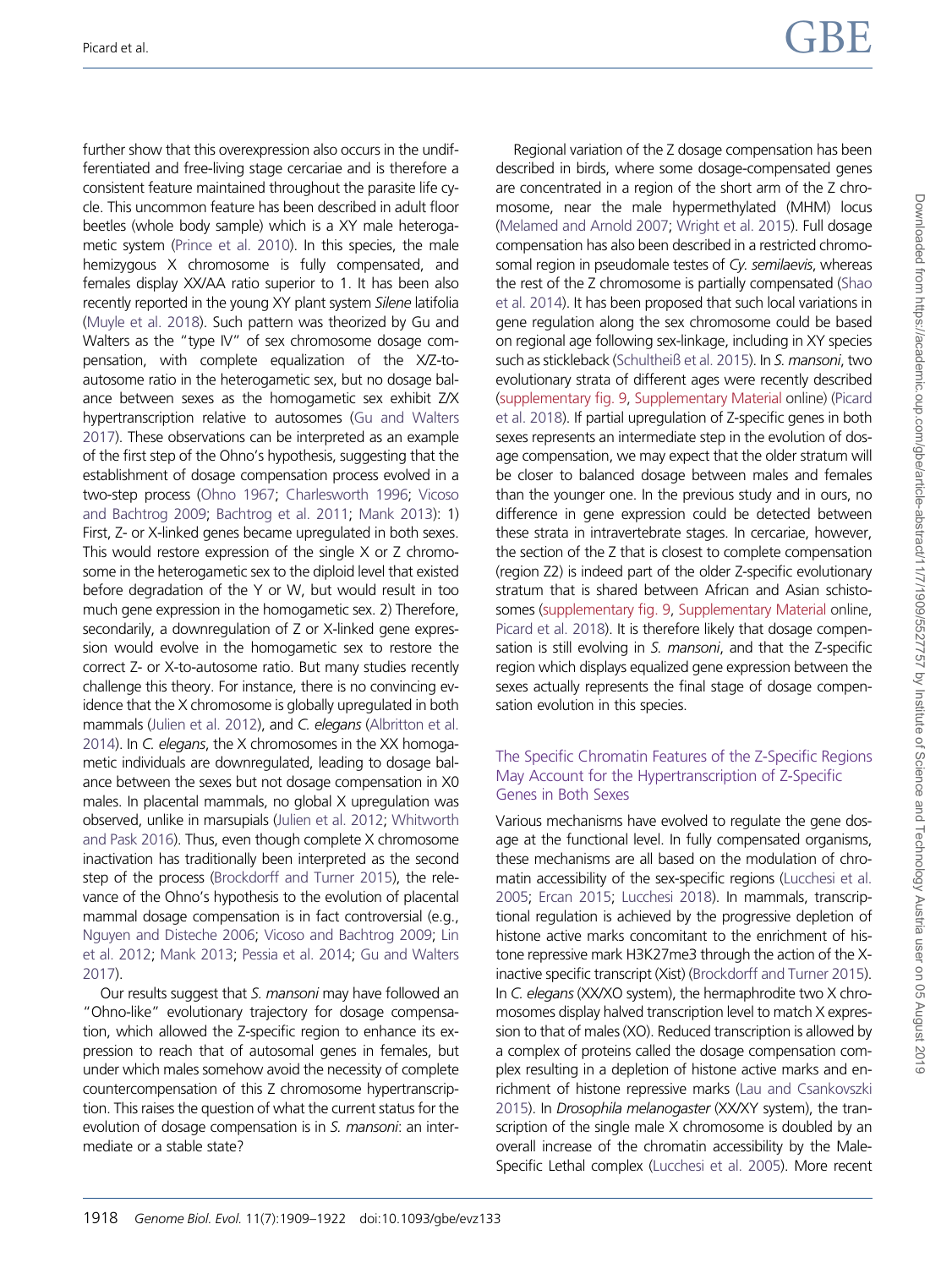work performed on the pea aphid has also shown an enhanced chromatin accessibility of the X chromosome of males which may account for dose correction of those X-linked genes in this species ([Richard et al. 2017\)](#page-12-0).

We present here an overview of the chromatin structure by ChIP-Seq analysis targeting three modified histones in different developmental stages of S. mansoni and highlight different chromatin patterns between autosomal and Z-linked genes. We found that H3K27me3 and H4K20me1 were depleted in the Z-specific region relative to the PAR of Z chromosome and to autosomal regions. Reversely, we found that H3K4me3 was enriched in the Z-specific region of the Z chromosome relative to the PAR and to autosomal regions. The role of H4K20me1 in gene regulation has remained a mystery because of its contribution to both gene activation and gene repression in different contexts [\(Beck et al. 2012](#page-11-0)). However, in the context of chromosome-wide regulatory mechanism for dosage compensation, this mark has been shown to be enriched in the inactive chromosome of female mammals [\(Kelsey et al. 2015](#page-11-0)) and enriched in both hermaphrodite X chromosomes in Caenorhabditis, resulting in reduction of transcription level [\(Bian et al. 2017;](#page-11-0) [Kramer 2015](#page-11-0), [2016](#page-12-0)). Here, changes in H4K20me1 between female cercariae and adults are specifically observed for the Z-specific region, arguing in favor of a role of this mark in dosage compensation status switch between the stages. H3K27me3 is a clear repressive mark enriched in heterochromatic X-inactivated chromosome of mammals ([Kelsey et al. 2015\)](#page-11-0) and H3K4me3 was reported to be depleted during X-inactivation in female embryonic stem cells [\(O'Neill et al. 2008\)](#page-12-0). Given the depletion for both repressive marks concomitant to enrichment of the active H3K4me3 mark in the Z-specific region, we suggest that a global regulation of the chromatin accessibility of the Z-linked regions occurs in order to overexpress the Z-linked genes and compensate for gene dose defect in the single Z-specific region of females. This could be further addressed using chromatin accessibility assay which could evidence an open chromatin state such as those performed in the pea aphids which support their enhanced X overexpression [\(Richard et al.](#page-12-0) [2017](#page-12-0)).

Local variation in dosage compensation is also supported by chromatin based event such as those described in C. semilaevis where an increase in cytosine methylation density occurs in the compensated region [\(Shao et al. 2014](#page-12-0)). In Gallus gallus, the implication of the MHM noncoding RNA and subsequent enrichment of H4K16ac around the MHM locus in females allow a full compensation of this region [\(Melamed and Arnold 2007](#page-12-0)). Female-specific non-coding RNAs have been shown to be expressed in schistosome larval stages [\(Lepesant et al. 2012](#page-12-0)) and their implication in changes in chromatin states, regulation of gene expression and, more specifically, in dosage compensation mechanisms, certainly deserve further attention.

## Conclusion

Until recently, dosage compensation in ZW femaleheterogametic species was thought to be partial and to occur at a gene-specific level. Recent studies in non-model organisms have challenged this canonical view. In line with them, our study brings a new insight by showing developmental changes in dosage compensation status in female schistosomes. From global compensation in undifferentiated free larvae, to partial compensation after host penetration and the onset of sexual differentiation. Despite this developmental variation, our study highlights a robust overexpression of the Z chromosome throughout S. mansoni life cycle, independently of the sex. We show how this might be mediated by an enhanced chromatin accessibility of the Z-specific regions, giving a first insight into S. mansoni chromatin pattern in relation to dosage compensation. Our epigenetic study paves the way toward the construction of an evolutionary chromatin landscape of the parasite's dosage compensation. Investigating more combined histone modifications and non-coding RNAs appears to be the next step to understand both developmental changes and finer variations in gene expression along the Z chromosome.

## Supplementary Material

[Supplementary data](https://academic.oup.com/gbe/article-lookup/doi/10.1093/gbe/evz133#supplementary-data) are available at Genome Biology and Evolution online.

## Ethic Statement

All experiments were carried out following the national ethical standards established in the writ of February 1, 2013 (NOR: AGRG1238753A), which set the conditions for approval, planning, and operation of establishments, breeders, and suppliers of animals used for scientific purposes and controls. The French Ministère de l'Agriculture et de la Pêche and the French Ministère de l'Education Nationale de la Recherche et de la Technologie provided permit A66040 to the laboratory for animal experiments and certificate to the experimenters (authorization 007083, decree 87–848).

## Acknowledgments

The authors thank the Tecnoviv platform at UPVD (Perpignan, France) and IT support at IST Austria (Klosterneuburg, Austria) for providing optimal environment to perform highthroughput sequencing data analysis. This project was funded by the Région Languedoc Roussillon (France): Schistosex (2012, to Jérôme Boissier) and Transgigas (2015, to Céline Cosseau) "chercheur d'avenir" grants. The authors declare that they have no conflict of interest.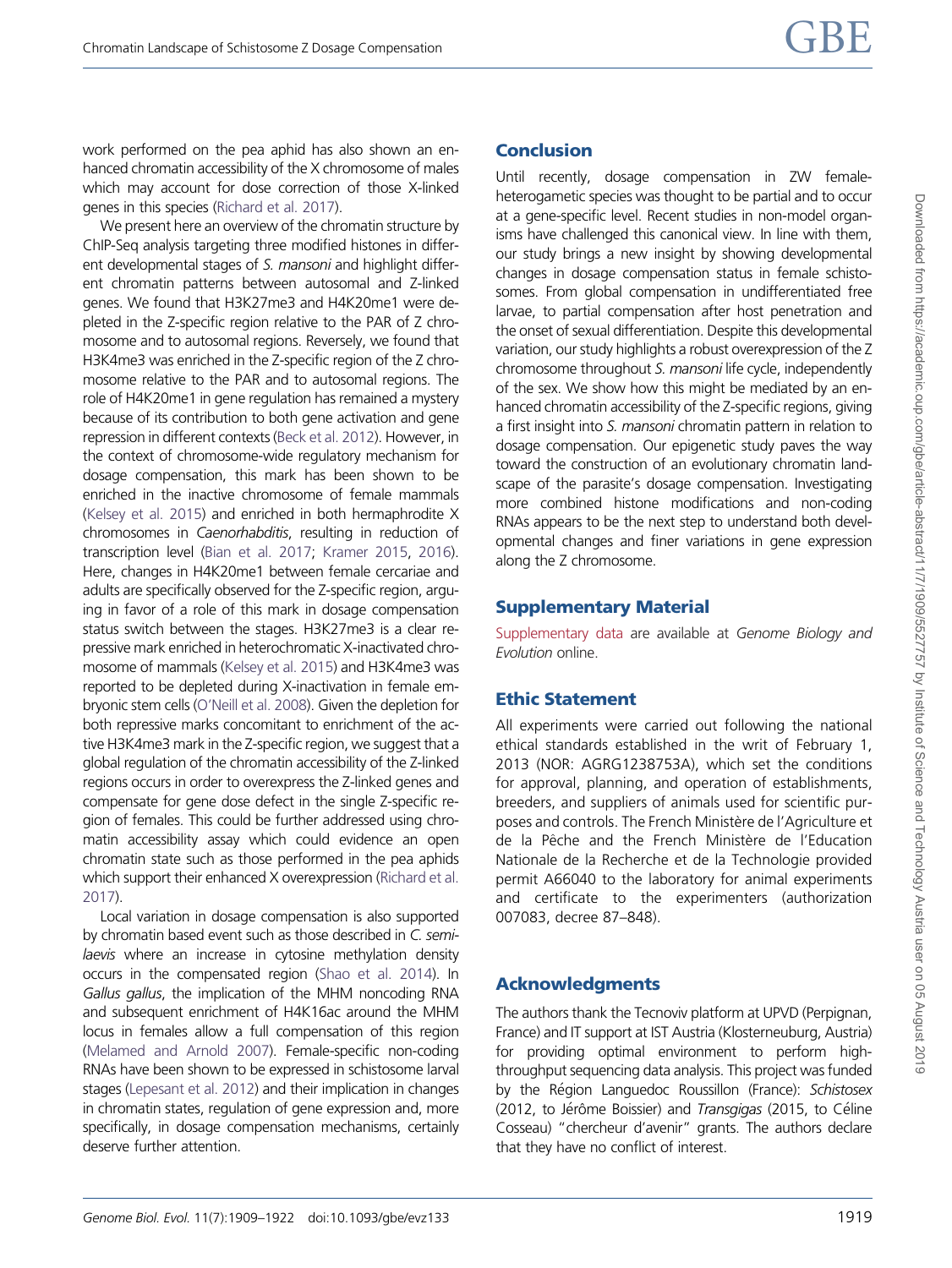## <span id="page-11-0"></span>Author Contributions

Data collection was done by M.A.L.P., N.A., and D.R.; data analyses were done by M.A.L.P., B.V., I.B., R.C.A., and C.C.; data interpretation was done by M.A.L.P., B.V., and C.C.; writing and conceptualization were done by M.A.L.P., B.V., C.G., J.B., and C.C.; funding was provided to J.B and C.C.

## Literature Cited

- Albritton SE, et al. 2014. Sex-biased gene expression and evolution of the X chromosome in nematodes. Genetics 197(3):865–883.
- Althammer S, González-Vallinas J, Ballaré C, Beato M, Eyras E. 2011. Pyicos: a versatile toolkit for the analysis of high-throughput sequencing data. Bioinformatics 27(24):3333–3340.
- Anders S, Pyl PT, Huber W. 2015. HTSeq—a Python framework to work with high-throughput sequencing data. Bioinformatics 31(2):166–169.
- Andrews S. 2010. FastQC: a quality control tool for high throughput sequence data. [https://www.bioinformatics.babraham.ac.uk/projects/](https://www.bioinformatics.babraham.ac.uk/projects/fastqc/) [fastqc/](https://www.bioinformatics.babraham.ac.uk/projects/fastqc/), last accessed June 27, 2019.
- Artieri CG, Haerty W, Singh RS. 2009. Ontogeny and phylogeny: molecular signatures of selection, constraint, and temporal pleiotropy in the development of Drosophila. BMC Biol. 7(1):42.
- Bachtrog D, et al. 2011. Are all sex chromosomes created equal? Trends Genet. 27(9):350–357.
- Bachtrog D, et al. 2014. Sex determination: why so many ways of doing it? PLoS Biol. 12(7):e1001899.
- Basch PF. 1990. Why do schistosomes have separate sexes? Parasitol Today 6(5):160–163.
- Beck DB, Oda H, Shen SS, Reinberg D. 2012. PR-Set7 and H4K20me1: at the crossroads of genome integrity, cell cycle, chromosome condensation, and transcription. Genes Dev. 26(4):325–337.
- Bergero R, Charlesworth D. 2009. The evolution of restricted recombination in sex chromosomes. Trends Ecol Evol. 24(2):94–102.
- Bian Q, Anderson EC, Brejc K, Meyer BJ. 2017. Dynamic control of chromosome topology and gene expression by a chromatin modification. Cold Spring Harb Symp Quant Biol. 82:279–291.
- Bisoni L, Batlle-Morera L, Bird AP, Suzuki M, McQueen HA. 2005. Femalespecific hyperacetylation of histone H4 in the chicken Z chromosome. Chromosome Res. 13(2):205–214.
- Bolger AM, Lohse M, Usadel B. 2014. Trimmomatic: a flexible trimmer for Illumina sequence data. Bioinformatics 30(15):2114–2120.
- Brockdorff N, Turner BM. 2015. Dosage compensation in mammals. Cold Spring Harb Perspect Biol. 7(3):a019406.
- Charlesworth B. 1991. The evolution of sex chromosomes. Science 251(4997):1030–1033.
- Charlesworth B. 1996. The evolution of chromosomal sex determination and dosage compensation. Curr Biol. 6(2):149–162.
- Charlesworth D, Charlesworth B, Marais G. 2005. Steps in the evolution of heteromorphic sex chromosomes. Heredity (Edinb). 95(2):118–128.
- Chen S, Zhang G, Shao C. 2014. Whole-genome sequence of a flatfish provides insights into ZW sex chromosome evolution and adaptation to a benthic lifestyle. Nat Genet. 46(3):253–260.
- Colley DG, Bustinduy AL, Secor WE, King CH. 2014. Human schistosomiasis. Lancet 383(9936):2253–2264.
- Combes C. 1991. The schistosome scandal. Acta Oecol. 12:165–173.
- Cort WW, Ameel DJ, Van der Woude A. 1954. Germinal development in the sporocysts and rediae of the digenetic trematodes. Exp Parasitol. 3(2):185–225.
- Cosseau C, et al. 2009. Native chromatin immunoprecipitation (N-ChIP) and ChIP-Seq of Schistosoma mansoni: critical experimental parameters. Mol Biochem Parasitol. 166(1):70–76.
- Cutter AD, Ward S. 2005. Sexual and temporal dynamics of molecular evolution in C. elegans development. Mol Biol Evol. 22(1): 178–188.
- Darolti I, et al. 2019. Extreme heterogeneity in sex chromosome differentiation and dosage compensation in livebearers. bioRxiv. 1:589788. doi:10.1101/589788.
- Davis JC, Brandman O, Petrov DA. 2005. Protein evolution in the context of Drosophila Development. J Mol Evol. 60(6):774–785.
- Deng X, Berletch JB, Nguyen DK, Disteche CM. 2014. X chromosome regulation: diverse patterns in development, tissues and disease. Nat Rev Genet. 15(6):367–378.
- Engelstadter J. 2008. Muller's ratchet and the degeneration of Y chromosomes: a simulation study. Genetics 180:957–967.
- Erasmus DA. 1973. A comparative study of the reproductive system of mature, immature and 'unisexual' female Schistosoma mansoni. Parasitology 67(2):165.
- Ercan S. 2015. Mechanisms of X chromosome dosage compensation. J Genomics. 3:1.
- Georgiev P, Chlamydas S, Akhtar A. 2011. Drosophila dosage compensation: males are from Mars, females are from Venus. Fly 5(2):147–154.
- Goecks J, Nekrutenko A, Taylor J, The Galaxy Team. 2010. Galaxy: a comprehensive approach for supporting accessible, reproducible, and transparent computational research in the life sciences. Genome Biol. 11(8):R86.
- Graves J. 2016. Evolution of vertebrate sex chromosomes and dosage compensation. Nat Rev Genet. 17(1):33–46.
- Grossman AI, Short RB, Cain GD. 1981. Karyotype evolution and sex chromosome differentiation in Schistosomes (Trematoda, Schistosomatidae). Chromosoma 84(3):413–430.
- Gu L, Walters JR. 2017. Evolution of sex chromosome dosage compensation in animals: a beautiful theory, undermined by facts and bedeviled by details. Genome Biol Evol. 9(9):2461–2476.
- Harrison PW, Mank JE, Wedell N. 2012. Incomplete sex chromosome dosage compensation in the Indian meal moth, Plodia interpunctella, based on de novo transcriptome assembly. Genome Biol Evol. 4(11):1118–1126.
- Hebenstreit D, et al. 2011. RNA sequencing reveals two major classes of gene expression levels in metazoan cells. Mol Syst Biol. 7(1):497.
- Hurst LD, Ghanbarian AT, Forrest AR, FANTOM Consortium, Huminiecki L. 2015. The constrained maximal expression level owing to haploidy shapes gene content on the mammalian X chromosome. PLoS Biol. 13(12):e1002315.
- Huylmans AK, Macon A, Vicoso B. 2017. Global dosage compensation is ubiquitous in Lepidoptera, but counteracted by the masculinization of the Z chromosome. Mol Biol Evol. 34(10):2637–2649.
- Huylmans AK, Toups MA, Macon A, Gammerdinger WJ, Vicoso B. 2019. Sex-biased gene expression and dosage compensation on the Artemia franciscana Z-chromosome. Genome Biol Evol. 11(4):1033.
- Itoh Y, et al. 2007. Dosage compensation is less effective in birds than in mammals. J Biol. 6(1):2.
- Jaquiéry J, et al. 2013. Masculinization of the X chromosome in the pea aphid. PLoS Genet. 9(8):e1003690.
- Julien P, et al. 2012. Mechanisms and evolutionary patterns of mammalian and avian dosage compensation. PLoS Biol. 10(5):e1001328.
- Kelsey AD, et al. 2015. Impact of flanking chromosomal sequences on localization and silencing by the human non-coding RNA XIST. Genome Biol. 16(1):208.
- Kiuchi T, et al. 2014. A single female-specific piRNA is the primary determiner of sex in the silkworm. Nature 509(7502):633.
- Kramer M, et al. 2015. Developmental dynamics of X-chromosome dosage compensation by the DCC and H4K20me1 in C. elegans. PLoS Genet. 11(12):e1005698.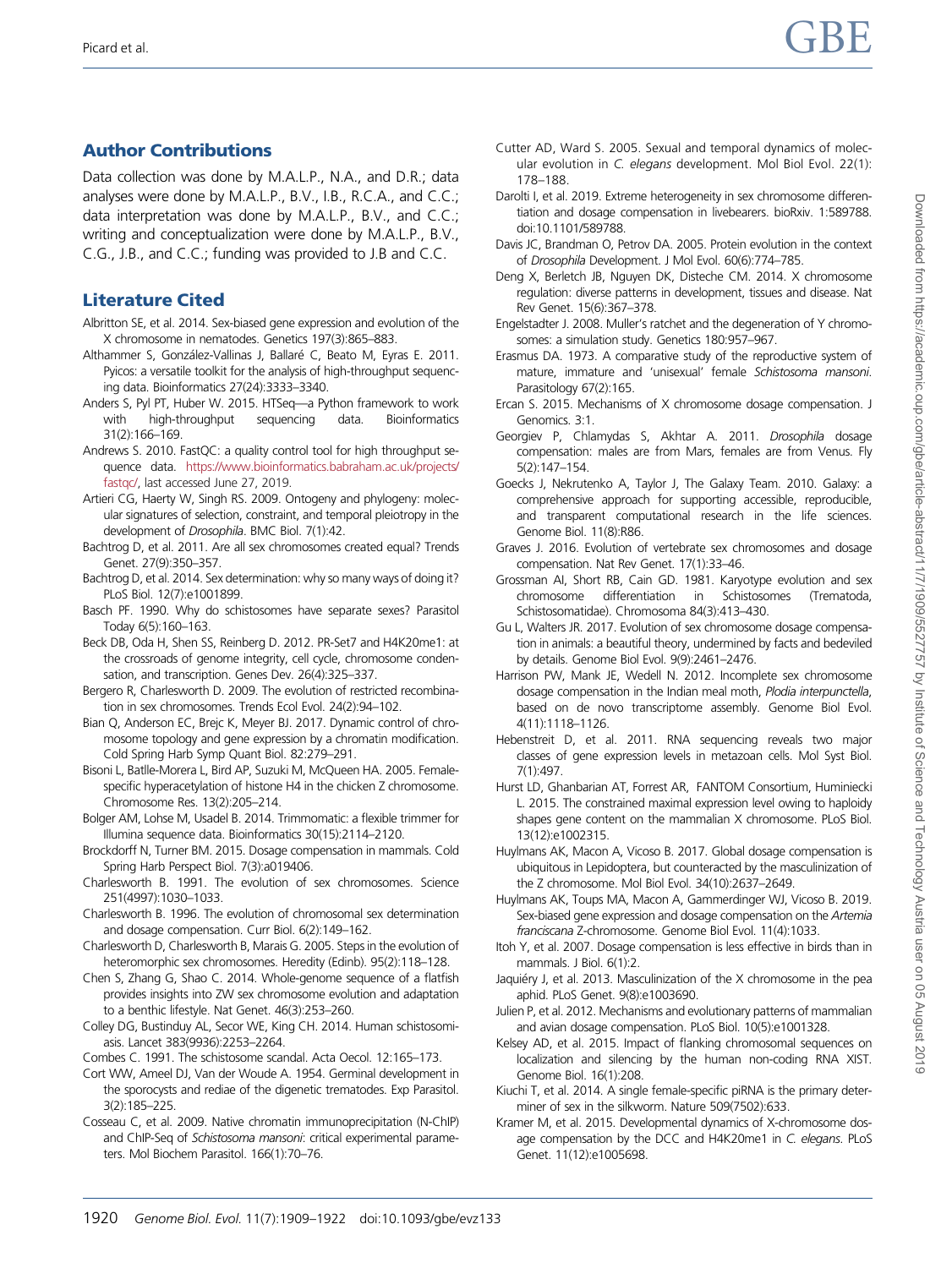- <span id="page-12-0"></span>Kramer M, et al. 2016. Correction: developmental dynamics of X-chromosome dosage compensation by the DCC and H4K20me1 in C. elegans. PLoS Genet. 12(2):e1005899.
- Langmead B, Salzberg SL. 2012. Fast gapped-read alignment with Bowtie 2. Nat Methods. 9(4):357–359.
- Lau AC, Csankovszki G. 2015. Balancing up and downregulation of the C. elegans X chromosomes. Curr Opin Genet Dev. 31:50–56.
- Lepesant JMJ, et al. 2012. Chromatin structure changes around satellite repeats on the Schistosoma mansoni female sex chromosome suggest a possible mechanism for sex chromosome emergence. Genome Biol. 13(2):R14.
- Lin F, Xing K, Zhang J, He X. 2012. Expression reduction in mammalian X chromosome evolution refutes Ohno's hypothesis of dosage compensation. Proc Natl Acad Sci U S A. 109(29):11752–11757.
- Loker ES, Brant SV. 2006. Diversification, dioecy and dimorphism in schistosomes. Trends Parasitol. 22(11):521–528.
- Lott SE, et al. 2011. Noncanonical compensation of zygotic X transcription in early Drosophila melanogaster development revealed through single-embryo RNA-Seq. PLoS Biol. 9(2):e1000590.
- Lucchesi JC. 2018. Transcriptional modulation of entire chromosomes: dosage compensation. J Genet. 97(2):357–364.
- Lucchesi JC, Kelly WG, Panning B. 2005. Chromatin remodeling in dosage compensation. Annu Rev Genet. 39(1):615–651.
- Mahajan S, Bachtrog D. 2015. Sex-specific adaptation drives early sex chromosome evolution in Drosophila. Genome Biol Evol. 337:341–345.
- Mank JE. 2009. The W, X, Y and Z of sex-chromosome dosage compensation. Trends Genet. 25(5):226–233.
- Mank JE. 2013. Sex chromosome dosage compensation: definitely not for everyone. Trends Genet. 29(12):677–683.
- Mank JE, Ellegren H. 2009. All dosage compensation is local: gene-bygene regulation of sex-biased expression on the chicken Z chromosome. Heredity 102(3):312–320.
- Marks H, et al. 2009. High-resolution analysis of epigenetic changes associated with X inactivation. Genome Res. 19(8):1361–1373.
- Melamed E, Arnold AP. 2007. Regional differences in dosage compensation on the chicken Z chromosome. Genome Biol. 8(9):R202.
- Muyle A, et al. 2018. Genomic imprinting mediates dosage compensation in a young plant XY system. Nat Plants 4(9):677.
- Naurin S, Hansson B, Hasselquist D, Kim Y-H, Bensch S. 2011. The sexbiased brain: sexual dimorphism in gene expression in two species of songbirds. BMC Genomics. 12(1):37.
- Neves RH, et al. 2005. A new description of the reproductive system of Schistosoma mansoni (Trematoda: Schistosomatidae) analyzed by confocal laser scanning microscopy. Parasitol Res. 95(1):43–49.
- Nguyen DK, Disteche CM. 2006. Dosage compensation of the active X chromosome in mammals. Nat Genet. 38(1):47.
- Ohno S. 1967. Sex chromosomes and sex-linked genes. Springer-Verlag.
- O'Neill LP, Spotswood HT, Fernando M, Turner BM. 2008. Differential loss of histone H3 isoforms mono-, di- and tri-methylated at lysine 4 during X-inactivation in female embryonic stem cells. Biol Chem. 389(4):365–370.
- Pal A, Vicoso B. 2015. The X chromosome of hemipteran insects: conservation, dosage compensation and sex-biased expression. Genome Biol Evol. 7(12):3259–3268.
- Pessia E, Engelstädter J, Marais GA. 2014. The evolution of X chromosome inactivation in mammals: the demise of Ohno's hypothesis? Cell Mol Life Sci. 71(8):1383–1394.
- Pessia E, Makino T, Bailly-Bechet M, McLysaght A, Marais GA. 2012. Mammalian X chromosome inactivation evolved as a dosagecompensation mechanism for dosage-sensitive genes on the X chromosome. Proc Natl Acad Sci U S A. 109(14):5346–5351.
- Picard MAL, et al. 2016. Sex-biased transcriptome of Schistosoma mansoni: host-parasite interaction, genetic determinants and epigenetic

regulators are associated with sexual differentiation. PLoS Negl Trop Dis. 10(9):e0004930.

- Picard MAL, et al. 2018. Evolution of gene dosage on the Z-chromosome of schistosome parasites. Elife 7: pii: e35684.
- Portela J, et al. 2010. Whole-genome in-silico subtractive hybridization (WISH)—using massive sequencing for the identification of unique and repetitive sex-specific sequences: the example of Schistosoma mansoni. BMC Genomics. 11(1):387.
- Prince EG, Kirkland D, Demuth JP. 2010. Hyperexpression of the X chromosome in both sexes results in extensive female bias of X-linked genes in the flour beetle. Genome Biol. Evol. 2:336–346.
- Protasio AV, et al. 2012. A systematically improved high quality genome and transcriptome of the human blood fluke Schistosoma mansoni. PLoS Negl Trop Dis. 6(1):e1455.
- Quinlan AR, et al. 2011. Genome sequencing of mouse induced pluripotent stem cells reveals retroelement stability and infrequent DNA rearrangement during reprogramming. Cell Stem Cell 9(4):366–373.
- Rice WR. 1987. The accumulation of sexually antagonistic genes as a selective agent promoting the evolution of reduced recombination between primitive sex chromosomes. Evolution 41(4):911.
- Richard G, et al. 2017. Dosage compensation and sex-specific epigenetic landscape of the X chromosome in the pea aphid. Epigenet Chromatin 10:30.
- Roquis D, et al. 2015. The epigenome of Schistosoma mansoni provides insight about how cercariae poise transcription until infection. PLoS Negl Trop Dis. 9:e0003853.
- Roquis D, et al. 2016. Frequency and mitotic heritability of epimutations in Schistosoma mansoni. Mol Ecol. 25(8):1741–1758.
- Roquis D, et al. 2018. Histone methylation changes are required for life cycle progression in the human parasite Schistosoma mansoni. PLoS Pathog. 14(5):e1007066.
- Sangrithi MN, Turner J. 2018. Mammalian X chromosome dosage compensation: perspectives from the germ line. Bioessays 40(6):1800024.
- Schultheiß R, Viitaniemi HM, Leder EH. 2015. Spatial dynamics of evolving dosage compensation in a young sex chromosome system. Genome Biol Evol. 7(2):581–590.
- Shao C, et al. 2014. Epigenetic modification and inheritance in sexual reversal of fish. Genome Res. 24(4):604–615.
- Stenberg P, et al. 2009. Buffering of segmental and chromosomal aneuploidies in Drosophila melanogaster. PLoS Genet. 5(5):e1000465.
- Trapnell C, Pachter L, Salzberg SL. 2009. TopHat: discovering splice junctions with RNA-Seq. Bioinformatics 25(9):1105–1111.
- Uebbing S, et al. 2015. Quantitative mass spectrometry reveals partial translational regulation for dosage compensation in chicken. Mol Biol Evol. 32(10):2716–2725.
- Valsecchi CIK, et al. 2018. Facultative dosage compensation of developmental genes on autosomes in Drosophila and mouse embryonic stem cells. Nat Commun. 9(1):3626.
- Veitia RA. 2005. Gene dosage balance: deletions, duplications and dominance. Trends Genet. 21(1):33–35.
- Vicoso B, Bachtrog D. 2009. Progress and prospects toward our understanding of the evolution of dosage compensation. Chromosome Res. 17(5):585–602.
- Vicoso B, Bachtrog D. 2011. Lack of global dosage compensation in Schistosoma mansoni, a female-heterogametic parasite. Genome Biol Evol. 3:230–235.
- Vicoso B, Emerson JJ, Zektser Y, Mahajan S, Bachtrog D. 2013. Comparative sex chromosome genomics in snakes: differentiation, evolutionary strata, and lack of global dosage compensation. PLoS Biol. 11(8):e1001643.
- Vielle A, et al. 2012. H4K20me1 contributes to downregulation of Xlinked genes for C. elegans dosage compensation. PLoS Genet. 8(9):e1002933.